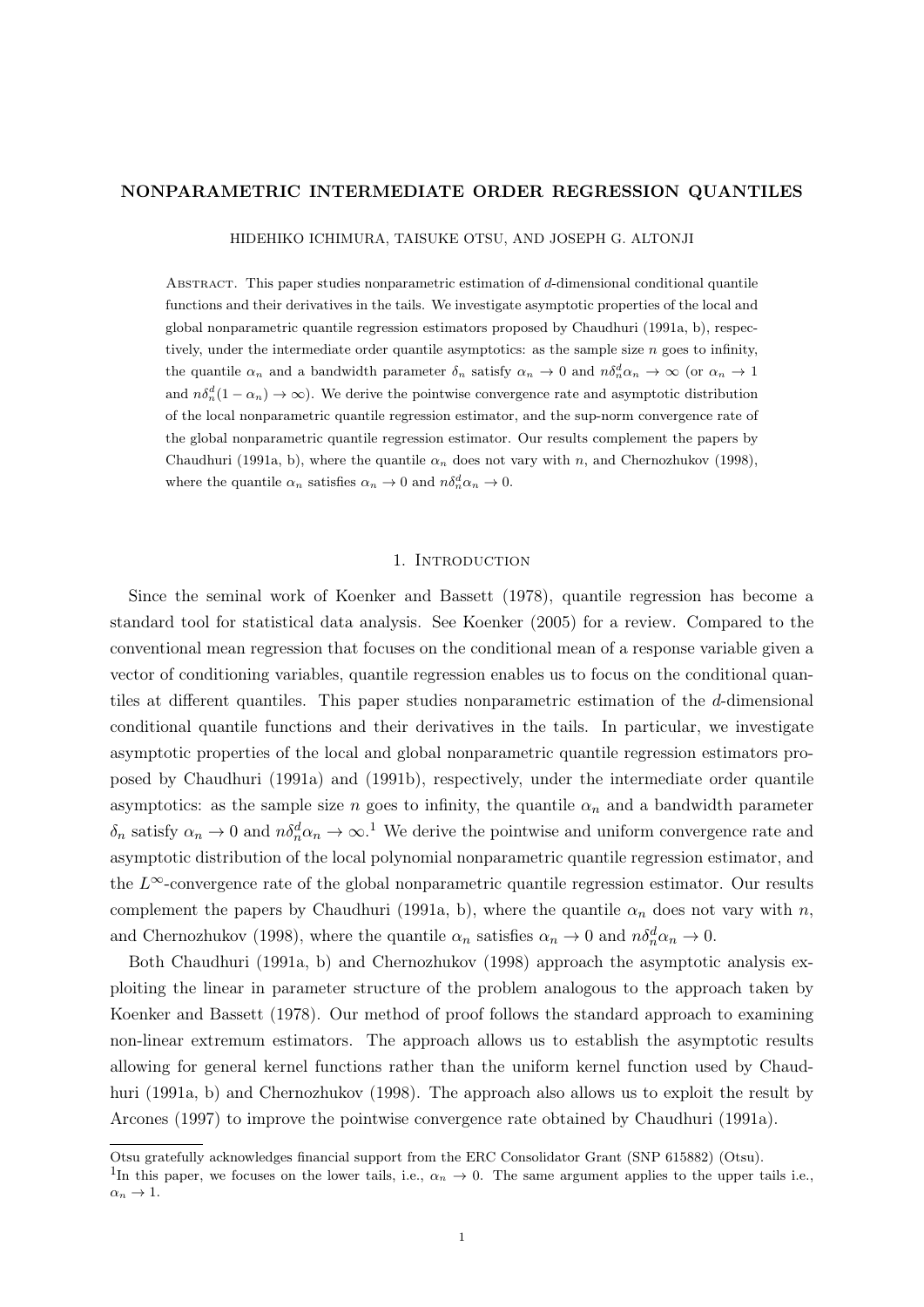In characterizing the asymptotic distribution, Chernozhukov (1998) parameterizes the tail index of the conditional distribution function of the response variable given the conditioning variables. Instead we show the asymptotic distribution is characterized by a more standard assumption of the conditional density function of the response variable given the conditioning variables being Hölder continuous.

Several previous papers studied asymptotic behaviors of the linear quantile regression estimator under the extreme order quantile asymptotics (i.e.,  $\alpha_n \to 0$  and  $n\alpha_n \to 0$ ), such as Feigin and Resnick (1994), Smith (1994), Portnoy and Jurečková (1999), and Knight (2001). Chernozhukov (2005) derived the asymptotic distributions of the linear quantile regression estimator under the intermediate order quantile asymptotics (i.e.,  $\alpha_n \to 0$  and  $n\alpha_n \to \infty$ ) and the border-case asymptotics (i.e.,  $\alpha_n \to 0$  and  $n\alpha_n \to c > 0$ ). This paper extends Chernozhukov's (2005) result for the intermediate order linear quantile regression to a nonparametric setup.

This paper is organized as follows. Section 2 introduces the setup and nonparametric estimators. Section 3 presents our main results. All proofs are contained in the Appendix.

## 2. Setup and estimators

Consider an iid sample  $\{Y_i, X_i\}_{i=1}^n$  from the distribution of  $(Y, X) \in \mathbb{R} \times \mathbb{R}^d$ . Let  $F_Y(y|x_r)$  be the conditional distribution function of Y given  $X = x_r$  and  $\theta_\alpha(x_r) = \inf_{y \in \mathbb{R}} \{y : F_Y(y|x_r) > \alpha\}$ be the  $\alpha$ -th conditional quantile function at  $x_r$ . We first define the local nonparametric quantile regression estimator for the conditional quantile function  $\theta_{\alpha}(x_r)$  and its derivatives at  $x_r$ . We momentarily assume that the quantile point  $\alpha \in (0,1)$  is fixed. Let  $K : \mathbb{R}^d \to \mathbb{R}$  be a kernel function and  $\{\delta_n\}_{n\in\mathbb{N}}$  be a sequence of bandwidth parameters satisfying  $\delta_n \to 0$  as  $n \to \infty$ . Detailed requirements on K and  $\delta_n$  are given later. Let  $u = (u_1, \ldots, u_d)' \in \mathbb{Z}_+^d$  be a vector of non-negative integers,  $|u| = \sum_{j=1}^d u_j$ ,  $A = \{u \in \mathbb{Z}_+^d : |u| \leq k\}$ , and  $s(A)$  denote the number of elements in the set A. Define  $z^u = \prod_{j=1}^d z_j^{u_j}$  $j^{u_j}$  and  $u! = \prod_{j=1}^d u_j!$  with the convention that  $0! = 1$  for each  $z \in \mathbb{R}^d$  and  $u \in \mathbb{Z}_+^d$ . We use the k-th order polynomial defined as  $P_n(\beta, z) = \sum_{u \in A} \beta_u z^u/u!$ , where  $z \in \mathbb{R}^d$  and  $\beta = {\beta_u}_{u \in A}$  is an  $s(A) \times 1$  coefficient vector. For concreteness we order the terms  $\beta_u z^u/u!$  in the increasing order of |u| and within the same size of |u|, lexicographically in the increasing order of the index j and in the increasing order of  $u_j$ . Based on this notation, we consider the following (weighted) quantile regression problem:

$$
\hat{\beta}_n^{(\alpha)} = \arg \min_{\beta \in \mathbb{R}^{s(A)}} \sum_{i=1}^n K\left(\frac{X_i - x_r}{\delta_n}\right) \rho_\alpha (Y_i - X_{in}'\beta),\tag{2.1}
$$

where  $X_{in} = \{(X_i - x_r)^u / \delta_n^{|u|}\}_{u \in A}, \rho_\alpha(v) = (\alpha - \mathbb{I}\{v \le 0\})v$  is called the check function, and  $\mathbb{I}\{\cdot\}$ is the indicator function. This minimization problem can be considered as a natural extension of the local polynomial (mean) regression problem to the quantile regression setup (see, e.g., Fan and Gijbels, 1996). For  $u \in A$ , define the differentiation as  $D^u \theta_\alpha(x) = \partial^{|u|} \theta_\alpha(x) / \partial x_1^{u_1} \cdots \partial x_d^{u_d}$ . The local nonparametric quantile regression estimator for  $D^u\theta_\alpha(x_r)$  is defined as

$$
\widehat{D^u \theta}_\alpha(x_r) = D^u P_n(\hat{\beta}_n^{(\alpha)}, (x - x_r)/\delta_n) \Big|_{x = x_r} = \delta_n^{-|u|} \hat{\beta}_{n,u}^{(\alpha)},
$$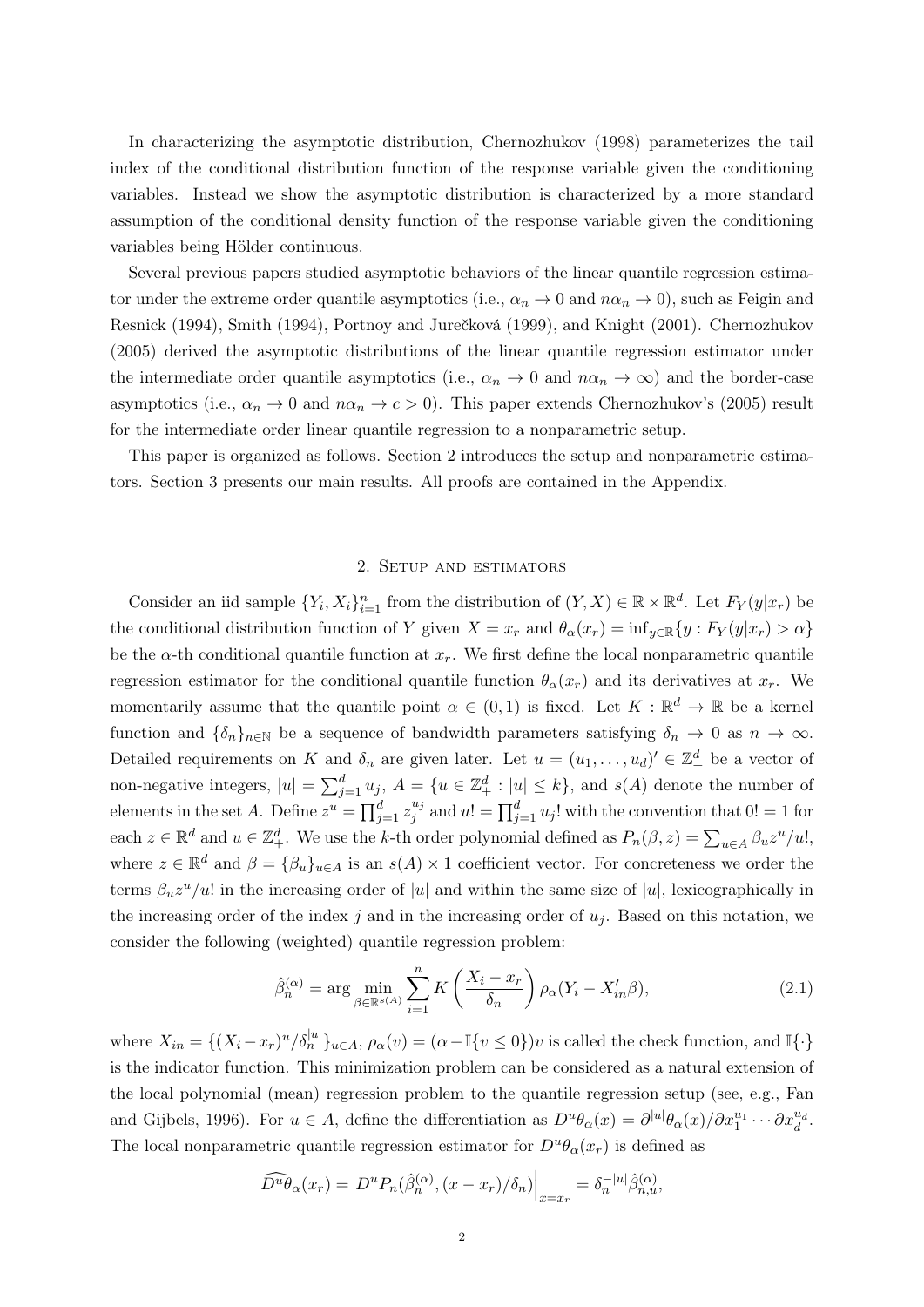for each  $u \in A$ . If  $u = (0, \ldots, 0)$ , then  $D^u \theta_\alpha(x_r)$  becomes the conditional quantile function  $\theta_\alpha(x_r)$ and its estimator  $\hat{\theta}_{\alpha}(x_r)$  is obtained as the constant term of the fitted polynomial  $P_n(\hat{\beta}_n^{(\alpha)},(X_i-\hat{\beta}_n^{(\alpha)}))$  $(x_r)/\delta_n$ ). This paper studies asymptotic properties of  $\hat{\beta}_n^{(\alpha)}$  and thus  $\widehat{D^u\theta}_\alpha(x_r)$  when the quantile point  $\alpha$  depends on the sample size n and converges to 0 or 1 as  $n \to \infty$ .

We next introduce the global nonparametric quantile regression estimator for the conditional quantile function and its derivatives over some compact and convex subset  $\mathbb{C} \subset \mathbb{R}^d$ . Hereafter, without loss of generality we assume that  $\mathbb{C} = [-1,1]^d$ . Our results apply to any compact and convex subset of the support of X after adequate normalization. Let  ${J_n}_{n\in\mathbb{N}}$  be a sequence of positive integers satisfying  $J_n \to \infty$  as  $n \to \infty$ . We split the cube  $\mathbb{C} = [-1,1]^d$  by  $J_n^d$  equal-size subcubes  $\{\mathbb{C}_{n,r}\}_{r=1}^{J_n^d}$  with centers  $\{x_{n,r}\}_{r=1}^{J_n^d}$  and equal side length  $2J_n^{-1}$ . Let  $\delta_n = (2J_n)^{-1}$  and consider the local quantile regression problem at  $x_{n,r}$ :

$$
\hat{\beta}_{n,r}^{(\alpha)} = \arg\min_{\beta \in \mathbb{R}^{s(A)}} \sum_{i=1}^{n} K\left(\frac{X_i - x_{n,r}}{\delta_n}\right) \rho_\alpha (Y_i - P_n(\beta, (X_i - x_{n,r})/\delta_n)),\tag{2.2}
$$

for  $r = 1, \ldots, J_n^d$ . Using the local estimators  $\{\hat{\beta}_{n,r}^{(\alpha)}\}_{r=1}^{J_n^d}$ , the global nonparametric quantile regression estimator for  $D^u\theta_\alpha(x)$  over the set  $\mathbb{C} = [-1,1]^d$  is defined as

$$
\widetilde{D^u \theta}_\alpha(x) = D^u P_n(\hat{\beta}_{n,r}^{(\alpha)}, (x - x_{n,r})/\delta_n) = D^u \sum_{\tilde{u} \in A} \hat{\beta}_{n,r,\tilde{u}}^{(\alpha)} [(x - x_{n,r})/\delta_n]^{\tilde{u}}/\tilde{u},
$$

when x is an interior point of the subcube  $\mathbb{C}_{n,r}$ . For boundary points of  $\mathbb{C}_{n,r}$ , we may define  $\widetilde{D^u \theta_\alpha}(x)$  as the average of the different values of  $\widetilde{D^u \theta_\alpha}(x)$  computed from different adjacent subcubes. Intuitively, to estimate  $D^u\theta_\alpha(x)$  at  $x \in \mathbb{C}_{n,r}$ , the global estimator invokes on the polynomial interpolation using the coefficients estimated by the local polynomial estimator in  $(2.2).$ 

Chaudhuri (1991a, b) considered the case of the uniform kernel function (i.e.,  $K(a) = \mathbb{I}\{|a| \leq$  $1/2$ }) and explored the asymptotic properties of the local and global nonparametric quantile regression estimators, respectively, when the quantile  $\alpha \in (0,1)$  is fixed. Chernozhukov (1998) investigated the asymptotic properties of those estimators under the extreme order quantile asymptotics, where the quantile  $\alpha_n$  depends on the sample size and satisfies  $\alpha_n \to 0$  and  $n\delta_n^d \alpha_n \to 0$  as  $n \to \infty$ <sup>2</sup>. This paper focuses on an intermediate between these two cases called the intermediate order quantile asymptotics, where the quantile  $\alpha_n$  satisfies  $\alpha_n \to 0$  and  $n\delta_n^d \alpha_n \to \infty$  as  $n \to \infty$ , i.e.,  $\alpha_n$  converges to zero at a slower rate than the extreme order quantile asymptotics. Let  $\hat{\beta}_n^{(\alpha_n)} = \hat{\beta}_n$  and  $\hat{\beta}_{n,r}^{(\alpha_n)} = \hat{\beta}_{n,r}$  in (2.1) and (2.2), respectively. The local and global nonparametric quantile regression estimators are respectively written as

$$
\widehat{D^u \theta}_{\alpha_n}(x_r) = D^u P_n(\hat{\beta}_n, (x - x_r)/\delta_n)\Big|_{x = x_r} = \delta_n^{-|u|} \hat{\beta}_{n,u},
$$
  

$$
\widehat{D^u \theta}_{\alpha_n}(x) = D^u P_n(\hat{\beta}_{n,r}, (x - x_{n,r})/\delta_n) = D^u \sum_{\tilde{u} \in A} \hat{\beta}_{n,r,\tilde{u}}[(x - x_{n,r})/\delta_n]^{\tilde{u}}/\tilde{u}.
$$
 (2.3)

$$
\max_{\beta \in \mathbb{R}^{s(A)}} \sum_{i=1}^n K\left(\frac{X_i - x_r}{\delta_n}\right) P_n(\beta, (X_i - x_r)/\delta_n), \quad \text{s.t. } P_n(\beta, (X_i - x_r)/\delta_n) \le Y_i \text{ for all } i = 1, \dots, n.
$$

<sup>&</sup>lt;sup>2</sup>It is known that under the extreme order quantile asymptotics, the quantile regression problem in  $(2.1)$  (and (2.2) as well) is asymptotically equivalent to the following linear programming problem: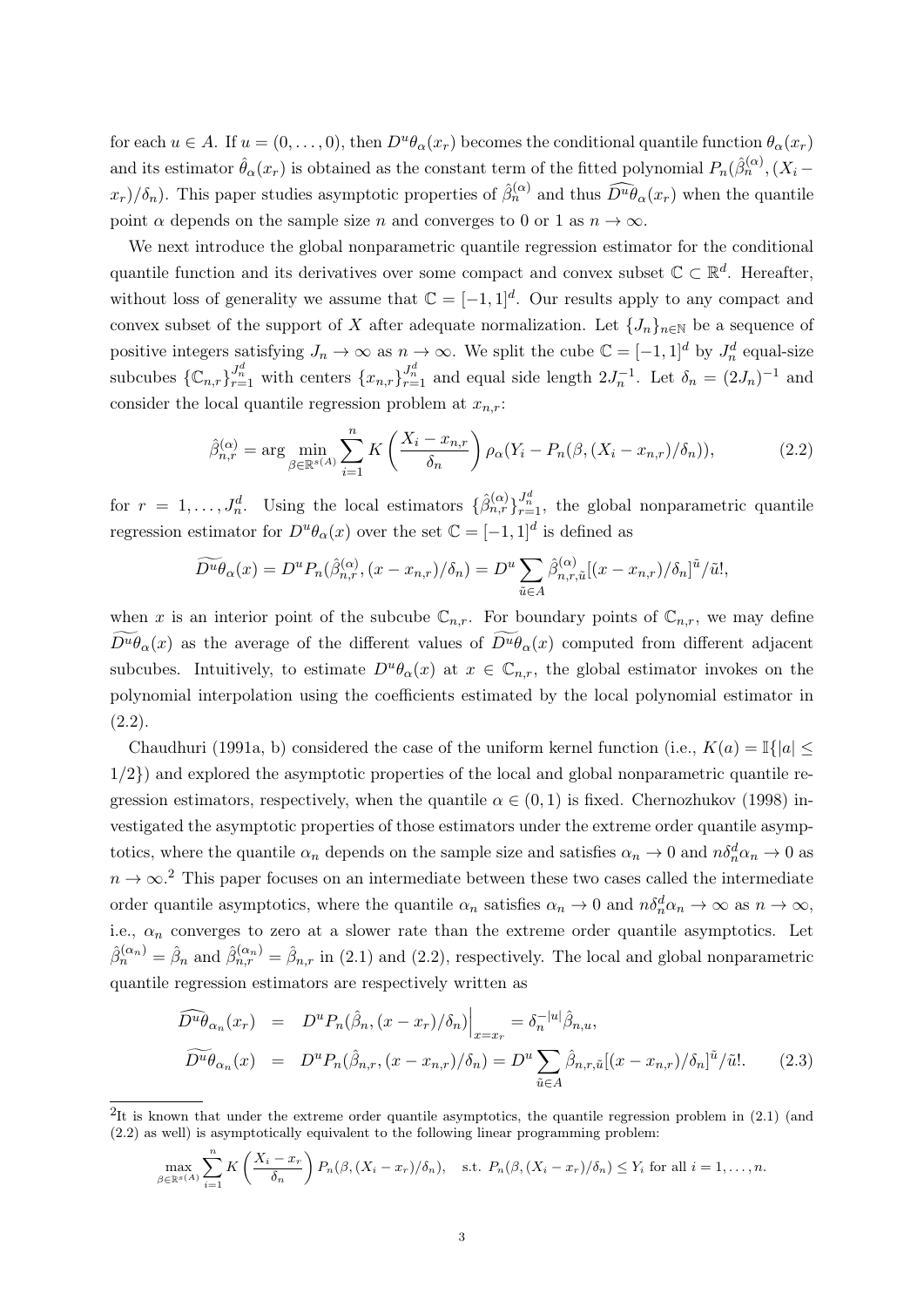The main purpose of this paper is to derive the convergence rate and asymptotic distribution of the local estimator  $\tilde{D}^u \theta_{\alpha_n}(x_r)$  at  $x_r$ , and the  $L^{\infty}$ -convergence rate of the global estimator  $\widetilde{D^u \theta}_{\alpha_n}(x)$  over  $x \in \mathbb{C}$ .

## 3. Asymptotic properties of estimators

We split into two cases: when the support of the conditional distribution  $Y|X=x_r$  is bounded (Section 3.1) and unbounded (Section 3.2), and derive the asymptotic properties of the nonparametric estimators  $\overline{D^u \theta}_{\alpha_n}(x_r)$  and  $D^u \theta_{\alpha_n}(x)$ .

## 3.1. Bounded support case . We first introduce some notation. Define

$$
x_n = \{(x - x_r)^u / \delta_n^{|u|}\}_{u \in A}, \qquad \beta_{n,u} = D^u \theta_{\alpha_n}(x_r) \delta_n^{|u|} / u!, \qquad \beta_n = \{\beta_{n,u}\}_{u \in A}.
$$

Let  $f_Y(y|x_r)$  be the conditional density function of Y given  $X = x_r$ , and

$$
\phi_n = f_Y(\theta_{\alpha_n}(x_r)|x_r),
$$

which plays a key role to derive the convergence rate of the nonparametric quantile regression estimators. Intuitively,  $\phi_n$  captures the amount of the conditional density of Y given  $X = x_r$ in the tail. When the quantile point is fixed (i.e.,  $\alpha_n = \alpha$ ), this tail parameter  $\phi_n$  is typically a positive constant. On the other hand, if the quantile point  $\alpha_n$  drifts to zero as n increases,  $\phi_n$ may decay to zero or diverge depending on the limiting behavior of  $\theta_{\alpha_n}(x_r)$  and the shape of the density function  $f_Y(y|x_r)$  at the tail.

We derive the asymptotic properties of our estimators under following assumptions:

**Assumption D.**  $\{Y_i, X_i\}_{i=1}^n$  is an iid sample from  $(Y, X) \in \mathbb{R} \times \mathbb{R}^d$ , X is absolutely continuous in a neighborhood  $\mathbb{B}(x_r)$  around  $x_r$ , and the density function  $f_X$  of X is positive and continuous on  $\mathbb{B}(x_r)$ .

**Assumption K.** The kernel function K is a continuous density function with support  $[-1,1]^d$ , and  $Q = f_X(x_r) \int_{[-1,1]^d} K(w)w(A)w(A)'dw$  is positive definite, where  $w(A) = \{w^u\}_{u \in A}$  is an  $s(A) \times 1$  vector for  $w \in \mathbb{R}^d$ .

These assumptions are common for both bounded and unbounded support cases. Assumption D is a standard requirement on the distribution of data and is imposed by Chaudhuri (1991a) for example. Although the convergence rate will be different, it may be possible to allow time series data. To this end, we need different versions of exponential type inequalities for dependent data (see, e.g., Bosq, 1998). The first condition in Assumption K is on the form of the kernel function K and is satisfied by e.g., the uniform and quadratic (or Epanechnikov) kernels. The second condition corresponds to the exclusion of multicollinearity for linear regression in this setting.

In this section, we consider the case where the support of the conditional distribution  $Y|X=x_r$ is bounded and impose the following assumptions. Let  $\mathbb{C}_n = \prod_{j=1}^d [x_{r,j} - \delta_n, x_{r,j} + \delta_n]^d$  be a ddimensional cube with center  $x_r$  and side length  $2\delta_n$ 

Assumption C1. (i) The lower endpoint  $\theta_0(x) = \max_{y \in \mathbb{R}} \{y : F_Y(y|x) = 0\}$  exists for all  $x \in \mathbb{B}(x_r)$ . (ii) For all  $u \in A$  and all n large enough,  $D^u\theta_{\alpha_n}(x)$  exists and is continuous at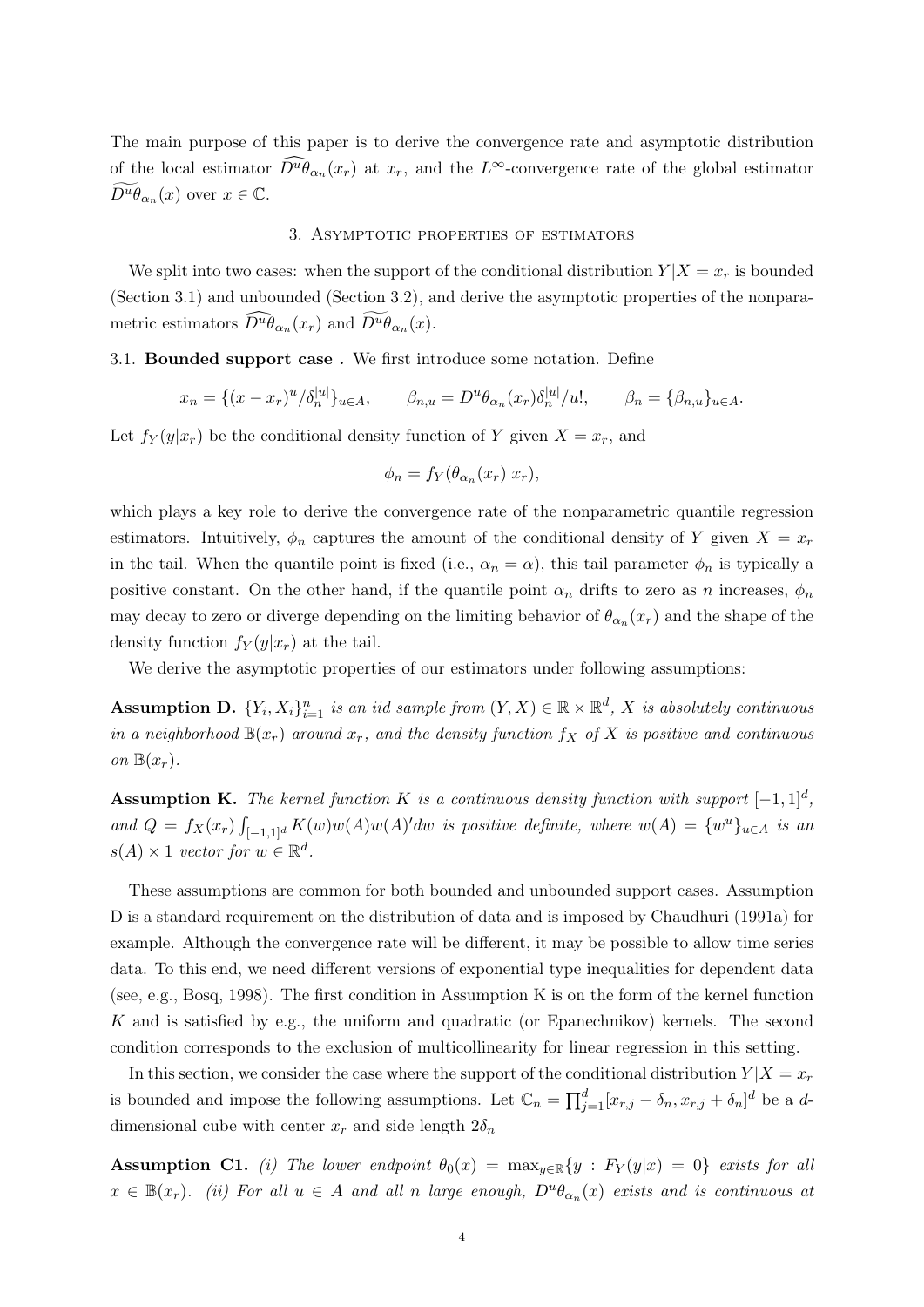each  $x \in \mathbb{C}_n$ . (iii) As  $n \to \infty$ , it holds  $\alpha_n \to 0$ ,  $\delta_n \to 0$ ,  $n\delta_n^d \to \infty$ , and  $\sup_{x \in \mathbb{C}_n} |\{\theta_{\alpha_n}(x) - \theta_n\}|$  $x'_n\beta_n$  } / { $\theta_{\alpha_n}(x) - \theta_0(x)$  } |  $\rightarrow 0$ .

Assumption C1 (i) means that we are concerned with the bounded support case. Assumption C1 (ii), which is on the smoothness of the conditional quantile function  $\theta_{\alpha_n}(x)$ , is natural when we are interested in estimating the derivatives  $D^u\theta_{\alpha_n}(x)$ . Assumption C1 (iii) says that the remainder of the Taylor expansion of  $\theta_{\alpha_n}(x)$  around  $x = x_r$  should be smaller order than  $\theta_{\alpha_n}(x)$  –  $\theta_0(x)$ .

Assumption F1. As  $\alpha \searrow 0$ ,

$$
\sup_{|x-x_r| \le \eta_\alpha} \left| \frac{f_Y(\theta_\alpha(x) + \Delta_\alpha(x)|x)}{f_Y(\theta_\alpha(x_r)|x_r)} - 1 \right| \to 0,
$$

for all  $\eta_{\alpha} > 0$  and  $\Delta_{\alpha}(x)$  such that  $\eta_{\alpha} \to 0$  and  $\sup_{|x-x_r| \leq \eta_{\alpha}} |\Delta_{\alpha}(x)/\{\theta_{\alpha}(x) - \theta_0(x)\}| \to 0$ .

This is a differentiability condition of  $f_Y(y|x)$  in the (left) tail. This assumption needs to be verified for each setup. See below for a specific example.

To derive the convergence rate of the estimator, we add the following assumption.

**Assumption R1.** As  $n \to \infty$ , it holds  $\frac{n \delta_n^d \phi_n^2}{\alpha_n \log \log n} \to \infty$ ,  $\sqrt{\frac{n \delta_n^d \phi_n^2}{\alpha_n}} \sup_{x \in \mathbb{C}_n} |\theta_{\alpha_n}(x) - x'_n \beta_n| \to 0$ ,  $\alpha_n \log \log n$  $\frac{n \log \log n}{n \delta_n^d \phi_n^2} \sup_{x \in \mathbb{C}_n}$ 1  $\theta_{\alpha_n}(x)-\theta_0(x)$  $\begin{array}{c} \begin{array}{c} \begin{array}{c} \end{array} \\ \begin{array}{c} \end{array} \end{array} \end{array}$  $\int_{0}^{2}$   $\rightarrow$  0, and  $n\delta_{n}^{d}\alpha_{n}$  log log n is bounded away from zero for all n large enough.

Under these assumptions, the asymptotic properties of the local polynomial quantile regression estimator is obtained as follows. Let  $Q_1 = f_X(x_r) \int_{w \in [-1,1]^d} K(w)^2 w(A) w(A)' dw$ , and  $\iota_u$  be a  $s(A) \times 1$  vector which takes one for the element corresponding to  $u \in A$  and takes zero for other elements.

Theorem 1 (Bounded case: Local estimator). Suppose that Assumptions D, K, C1, and F1 hold.

- (i): Consistency:  $|\hat{\beta}_n \beta_n| = o_{as}(1)$ .
- (ii): Convergence rate: If Assumption R1 additionally holds, then

$$
|\widehat{D^u \theta}_{\alpha_n}(x_r) - D^u \theta_{\alpha_n}(x_r)| = O_{as}\left(\sqrt{\frac{\alpha_n \log \log n}{n \delta_n^{d+2|u|} \phi_n^2}}\right),\,
$$

for each  $u \in A$ .

(iii): Asymptotic distribution: If Assumption R1 additionally holds, then

$$
\sqrt{\frac{n \delta_n^d \phi_n^2}{\alpha_n}} (\hat{\beta}_n - \beta_n) \stackrel{d}{\to} N(0, Q^{-1}Q_1Q^{-1}),
$$

and

$$
\sqrt{\frac{n\delta_n^{d+2|u|}\phi_n^2}{\alpha_n}}\left(\widehat{D^u\theta}_{\alpha_n}(x_r)-D^u\theta_0(x_r)\right)\stackrel{d}{\to} N(0,\iota'_uQ^{-1}Q_1Q^{-1}\iota_u).
$$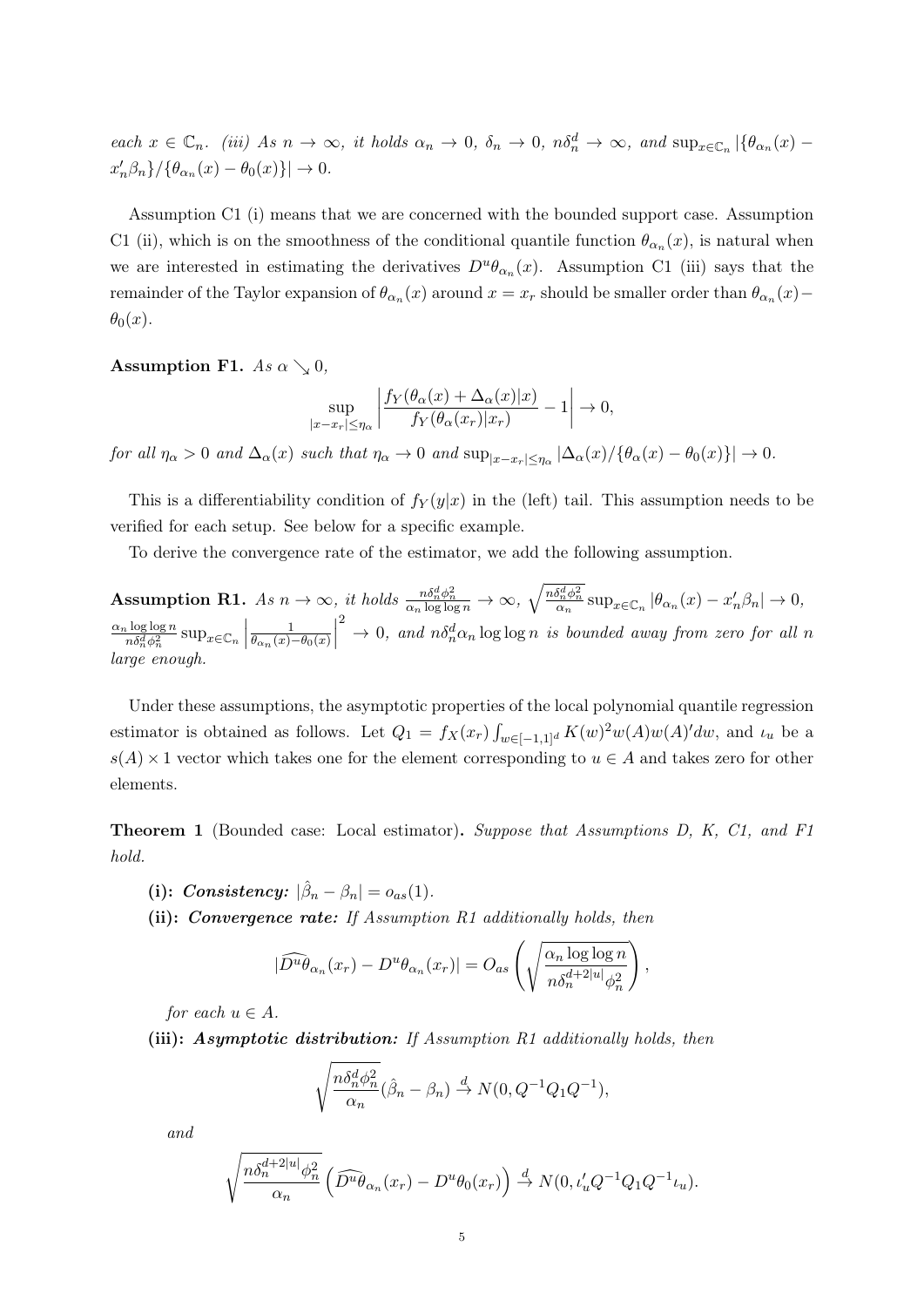Theorem 1 (i) is on the (strong) consistency of  $\hat{\beta}_n$  to  $\beta_n$ . Since  $\widehat{D^u \theta}_{\alpha_n}(x_r) = \delta_n^{-|u|} \hat{\beta}_{n,u}$ for  $u \in A$ , this consistency does not necessarily guarantee the consistency of  $D^u\theta_{\alpha_n}(x_r)$  to  $D^u\theta_{\alpha_n}(x_r)$ .

Theorem 1 (ii) derives the almost sure convergence rate of  $\widehat{D^u \theta}_{\alpha_n}(x_r)$  to  $D^u \theta_{\alpha_n}(x_r)$ . The convergence rate depends on the dimension of covariates  $(d)$ , the total order of derivatives  $(|u|)$ , the behavior of the tail parameter  $(\phi_n)$ , and the convergence rates of the quantile point  $(\alpha_n)$ and bandwidth parameter  $(\delta_n)$ . If d is higher, the convergence rate is slower, i.e., the curse of dimensionality emerges. If  $|u|$  is higher, the convergence rate also becomes slower, i.e., higher order derivatives are more difficult to estimate. The term  $\phi_n^2/\alpha_n$  appearing the convergence rate is distinctive to the intermediate order quantile asymptotics. This term reveals how the thickness of the tail  $\phi_n$  (relative to  $\sqrt{\alpha_n}$ ) affects the convergence rate of the estimator  $\widehat{D^u \theta}_{\alpha_n}(x_r)$  to  $D^u\theta_{\alpha_n}(x_r)$ . If the quantile point is fixed, then the term  $\phi_n^2/\alpha_n$  is typically fixed and the conventional rate  $O_{as} \left( \sqrt{\frac{\log \log n}{n \delta_n^{d+2|u|}}} \right)$ ) emerges.<sup>3</sup> On the other hand, if the conditional density  $f_Y(y|x)$ has a thin tail and  $\phi_n^2/\alpha_n$  decays to zero, then the convergence rate becomes slower than the conventional rate. Also, if the conditional density  $f_Y(y|x)$  has a thick tail and  $\phi_n^2/\alpha_n$  diverges to infinity (e.g.,  $\phi_n$  converges to a positive constant), then the convergence rate becomes faster than the conventional rate.

Theorem 1 (iii) says that under the intermediate order quantile asymptotics, the estimator  $\widehat{D^u \theta}_{\alpha_n}(x_r)$  is asymptotically normal at the  $\sqrt{\frac{n \delta_n^{d+2|u|} \phi_n^2}{\alpha_n}}$  rate. It is easy to estimate the asymptotic variance  $Q^{-1}Q_1Q^{-1}$ , which depends only on the density  $f_X(x_r)$  of the covariates and known constant matrices Q and Q<sub>1</sub>. However, in order to construct a confidence interval for  $D^u\theta_{\alpha_n}(x_r)$ , we also have to estimate the tail parameter  $\phi_n$ .

A key condition to the above theorem is Assumption F1. As an example, consider the following model

$$
Y = \theta_0(X) + \sigma U,\tag{3.1}
$$

where X and U are independent,  $\sigma$  is a positive constant, and  $\max_{u \in \mathbb{R}} \{u : F_U(u) = 0\} = 0$  (thus Assumption C1 (i) is satisfied). In this case, since  $\theta_{\alpha}(x) - \theta_{0}(x) = \sigma F_U^{-1}(\alpha)$ , Assumption F1 is written as

$$
\sup_{|x-x_r| \le \eta_\alpha} \left| \frac{f_U\left(F_U^{-1}(\alpha)\left(1 + \frac{\Delta_\alpha(x)}{\sigma F_U^{-1}(\alpha)}\right)\right)}{f_U(F_U^{-1}(\alpha))} - 1 \right| \to 0, \tag{3.2}
$$

as  $\alpha \searrow 0$  for all  $\eta_{\alpha}$  and  $\Delta_{\alpha}(x)$  such that  $\sup_{|x-x_r| \leq \eta_{\alpha}}$  $\Delta_{\alpha}(x)$  $F_U^{-1}(\alpha)$  $\begin{array}{c} \n\end{array}$  $\rightarrow 0$ . Suppose  $\frac{\partial F_U^{-1}(\alpha)}{\partial \alpha} = \frac{1}{f_U(F_U)}$  $f_U(F_U^{-1}(\alpha))$ is regularly varying at 0 with exponent  $-\xi - 1$  for  $\xi > 0$ . Then by Resnick (1984, Propositions  $(0.5 \text{ and } 0.8)$ , we can see that  $(3.2)$  is satisfied.

Finally, the  $L_{\infty}$ -convergence rate of the global estimator  $\widetilde{D^u \theta}_{\alpha_n}(x)$  over the set  $\mathbb C$  is obtained as follows.

<sup>3</sup>Since we applied a law of iterated logarithm in the proof, this convergence rate is slightly different from that of Chaudhuri (1991a, Theorem 3.2) which obtained  $O_{as} \left(\sqrt{\frac{\log n}{n \delta_n^{d+2|u|}}} \right)$ `).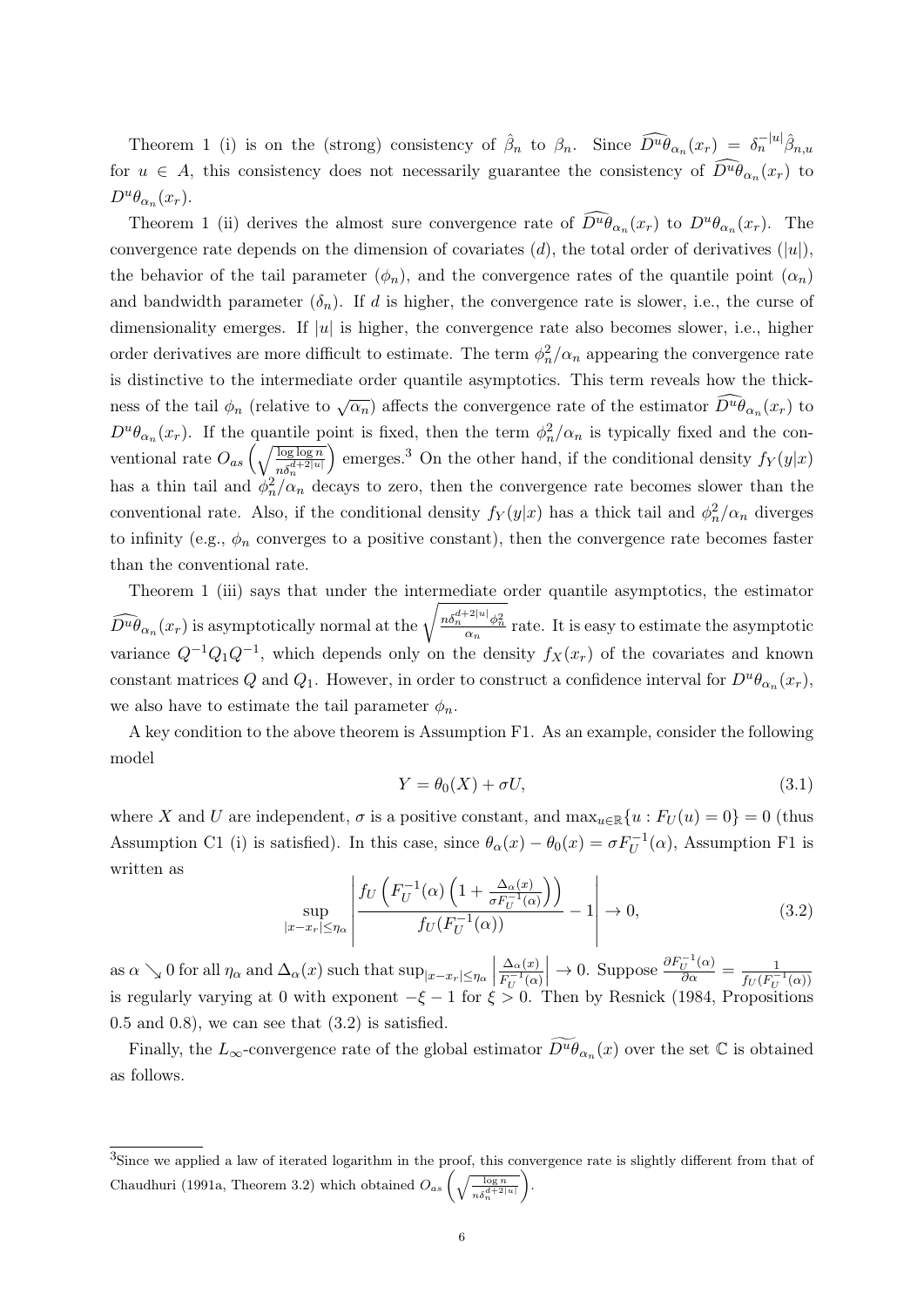Theorem 2 (Bounded case: Global estimator). Suppose that Assumptions D, K, C1, and R1 hold by replacing  $\mathbb{B}(x_r)$  with  $\mathbb{C}$ , and Assumption F1 holds for each  $x_r \in \mathbb{C}$ . Then

$$
\sup_{x \in \mathbb{C}} \left| \widetilde{D^u \theta}_{\alpha_n}(x) - D^u \theta_{\alpha_n}(x) \right| = O_{as} \left( \sqrt{\frac{\alpha_n \log n}{n \delta_n^{d+2|u|} \phi_n^2}} \right).
$$

The convergence rate is similar to that of the pointwise rate in Theorem 1 (ii) except for the  $log n$  term. Basically same comments to Theorem 1 (ii) apply.

3.2. Unbounded Support Case . We now consider the unbounded support case. In this case, although the boundary function  $\theta_0(x)$  does not exist, we can still analyze the asymptotic behaviors of the estimation error  $\widehat{D}^u \widehat{\theta}_{\alpha_n}(x_r) - D^u \theta_{\alpha_n}(x_r)$ . In addition to Assumptions D and K, we impose the following assumptions.

**Assumption C2.** (i) For each  $x \in \mathbb{B}(x_r)$ , the support of the conditional distribution  $Y|X=x$ is unbounded from below. (ii) For all  $u \in A$  and all n large enough,  $D^u\theta_{\alpha_n}(x)$  exists and is continuous at each  $x \in \mathbb{B}(x_r)$ . (iii)  $\sup_{x \in \mathbb{B}(x_r)}$  $x'_n\beta_n-\theta_{\alpha_n}(x)$  $\theta_{\alpha_n}(x)$  $\Big| \to 0$  and  $\sup_{x \in \mathbb{B}(x_r)} \theta_{\alpha_n}(x) \to -\infty$ as  $n \to \infty$ . (iv)  $\sqrt{\frac{\alpha_n \log \log n}{n \delta_n^d \phi_n^2}} \sup_{x \in \mathbb{B}(x_r)}$ 1  $\overline{\theta_{\alpha_n}(x)}$   $\rightarrow 0.$ 

Assumption C2 (i) explicitly states unboundedness of the support of  $Y|X = x$  over  $x \in \mathbb{B}(x_r)$ . Assumptions C2 (ii) is same as Assumption C1 (ii) for the bounded case, and Assumption C2 (iii) is an analog of Assumptions C1 (iii) for the unbounded case.

Assumption F2. As  $\alpha \searrow 0$ ,

$$
\sup_{|x-x_r| \le \eta_\alpha} \left| \frac{f_Y(\theta_\alpha(x)\{1+\Delta_\alpha(x)/\theta_\alpha(x)\}|x)}{f_Y(\theta_\alpha(x_r)|x_r)} - 1 \right| \to 0,
$$

for  $\eta_{\alpha} > 0$  and  $\Delta_{\alpha}(x)$  such that  $\eta_{\alpha} \to 0$  and  $\sup_{|x-x_r| \leq \eta_{\alpha}} |\Delta_{\alpha}(x)/\theta_{\alpha}(x)| \to 0$ .

Assumption F2, which is an analog of Assumption F1, is on the differentiability of  $F_Y(y|x)$ and  $f_Y(y|x)$  at  $y = \theta_{\alpha_n}(x)$  in a neighborhood of  $x_r$ .

To derive the convergence rate of the estimator, we add the following assumption.

Assumption R2. (i) As  $n \to \infty$ ,  $\alpha_n \to 0$ ,  $\delta_n \to 0$ , and  $\frac{\phi_n}{\alpha_n} \sup_{x \in \mathbb{B}(x_r)} |\theta_{\alpha_n}(x) - x'_n \beta_n| \to 0$ . Also  $n\delta_n^d\phi_n$  and  $\frac{n\delta_n^d\phi_n^2}{\alpha_n}$  are bounded away from zero for all n large enough. (ii)  $n\delta_n^d\alpha_n\log\log n$  is bounded away from zero for all n large enough.

Based on these assumptions, the asymptotic properties of the local nonparametric quantile regression estimator  $\bar{D}^u \dot{\theta}_{\alpha_n}(x_r)$  for the unbounded support case are obtained as follows.

Theorem 3 (Unbounded case: Local estimator). Suppose that Assumptions D, K, C2, and F2 hold. Then  $|\hat{\beta}_n - \beta_n| = o_{as}(1)$ . Furthermore, if Assumption R2 additionally holds, then the convergence rate and asymptotic distribution in Theorem 1 (ii)-(iii) hold true.

Similar comments to Theorem Theorem 1 apply.

Finally, the  $L_{\infty}$ -convergence rate of the global estimator  $\widetilde{D^u \theta}_{\alpha_n}(x)$  over the set  $\mathbb C$  is obtained as follows.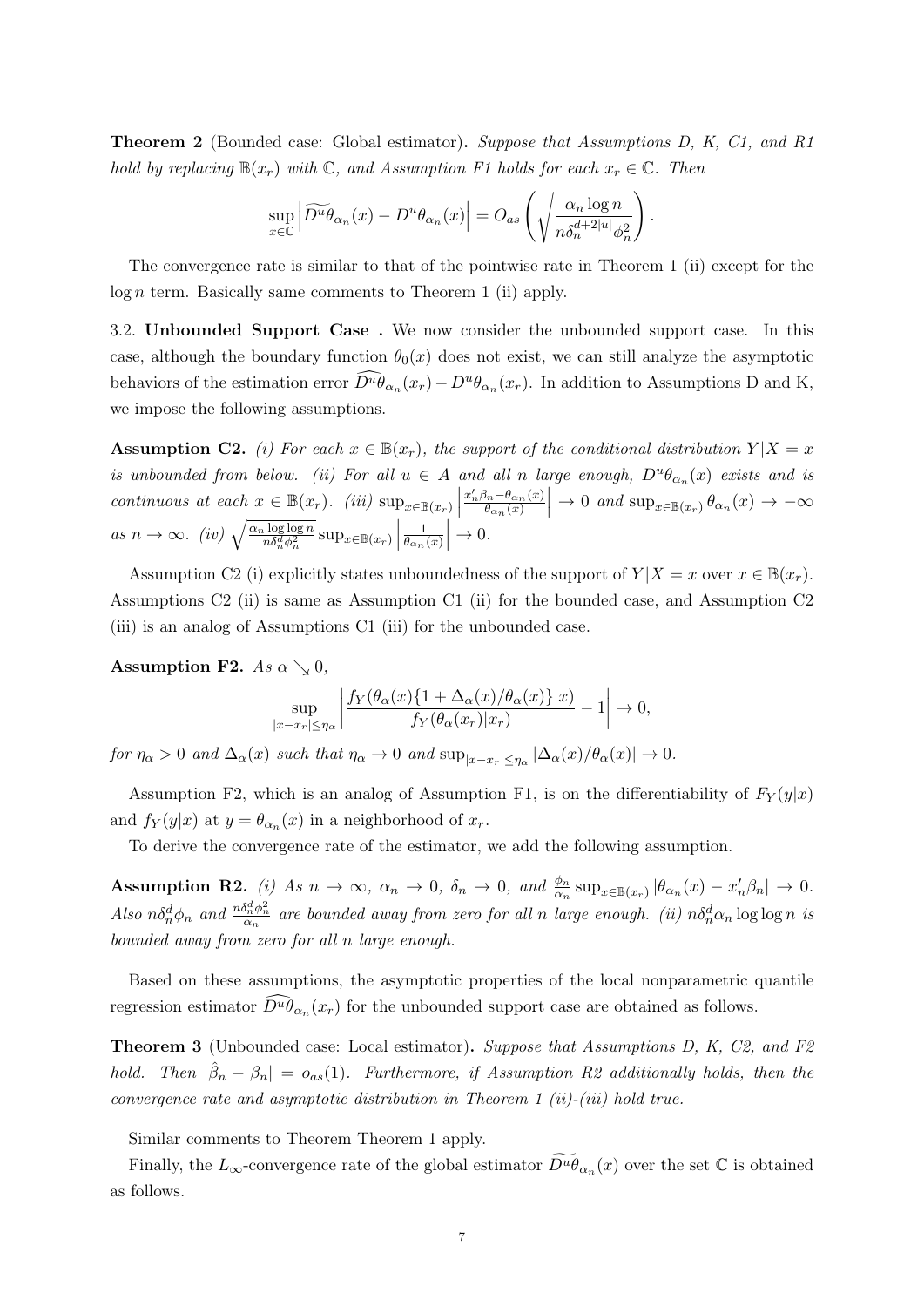Theorem 4 (Unbounded case: Global estimator). Suppose that Assumptions D, K, C2, and R2 hold by replacing  $\mathbb{B}(x_r)$  with  $\mathbb{C}$ , and Assumption F2 holds for each  $x_r \in \mathbb{C}$ . Then the same convergence rate in Theorem 2 holds true.

# Appendix A. Proofs

Since the proofs are similar, we only show the results for the bounded case in Section 3.1. Hereafter, let c and  $c_l$  for  $l = 1, 2, \ldots$  be generic positive constants,  $K_{in} = K\left(\frac{X_i - x_l}{\delta_n}\right)$  $\left(\frac{i-x_r}{\delta_n}\right)$ . Also the relation " $a_n \sim b_n$ " means that  $a_n/b_n \to 1$  as  $n \to \infty$ .

# A.1. Proof of Theorem 1 (i). The proof is split into three steps.

Step 1: Overall sketch. Using the reparametrization  $\Delta = \beta - \beta_n$ , the recentered estimator  $\hat{\Delta}_n = \hat{\beta}_n - \beta_n$  is obtained as the minimizer of the objective function:

$$
Q_n(\Delta) = \sum_{i=1}^n K_{in} [\rho_{\alpha_n} (Y_i - X'_{in} \beta_n - X'_{in} \Delta) - \rho_{\alpha_n} (Y_i - X'_{in} \beta_n)]
$$
  
= 
$$
- \sum_{i=1}^n K_{in} [\alpha_n - \mathbb{I} \{ Y_i - X'_{in} \beta_n < 0 \}] X'_{in} \Delta
$$
  
+ 
$$
\sum_{i=1}^n K_{in} (\mathbb{I} \{ Y_i - X'_{in} \beta_n \le 0 \} - \mathbb{I} \{ Y_i - X'_{in} \beta_n \le X'_{in} \Delta \}) (Y_i - X'_{in} \beta_n - X'_{in} \Delta)
$$
  
= 
$$
-Q'_{1n} \Delta + Q_{2n}(\Delta),
$$

where  $Q_{1n}$  and  $Q_{2n}(\Delta)$  are implicitly defined. Suppose we have

$$
\left| \frac{1}{n \delta_n^d} Q_{1n} \right| \stackrel{a.s.}{\to} 0,\tag{A.1}
$$

for each  $\Delta \neq 0, \frac{1}{\sqrt{2}}$  $n \delta_n^d$  $Q_{2n}(\Delta)$  converges a.s. to a strictly positive constant. (A.2)

Then by the convexity of  $Q_n(\Delta)$  and  $Q_n(0) = 0$ , an adapted version of Newey and McFadden (1994, Theorem 2.7) yields the conclusion  $\hat{\Delta}_n = o_{as}(1)$ . In the following, we show (A.1) in Step 2 and (A.2) in Step 3.

Step 2: Show (A.1). Let  $Z_{1i} = K_{in}[\alpha_n - \mathbb{I}\{Y_i - X'_{in}\beta_n < 0\}]X_{in}$  (i.e.,  $Q_{1n} = \sum_{i=1}^n Z_{1i}$ ) and  $B_{1n} = \{|\sum_{i=1}^{n} Z_{1i}| \geq M_1 n \delta_n^d\}$  for  $M_1 > 0$ . From the Borel-Cantelli lemma, it is sufficient to show that  $\sum_{n=1}^{\infty} \Pr\{B_{1n}\} < \infty$  for each  $M_1 > 0$ . Since  $\{Z_{1i}\}_{i=1}^n$  is iid (by Assumption D) and  $|Z_{1i}|$  is bounded for all  $i = 1, \ldots, n$  (by Assumption K), we have

$$
Var\left(\sum_{i=1}^{n} Z_{1i}\right) \le c_1 n |E[Z_{1i}Z'_{1i}]| = c_1 n |E[K_{in}^2\{\alpha_n^2 + (1 - 2\alpha_n)F_Y(X'_{in}\beta_n|X_i)\}X_{in}X'_{in}]|
$$
  

$$
\le c_1 n E[K_{in}^2|X_{in}|^2] = c_1 n \delta_n^d \int_{w \in [-1,1]^d} K(w)^2 |w(A)|^2 f_X(x_r + \delta_n w) dw,
$$

for all  $n$  large enough, where the first equality follows from the law of iterated expectation, the second inequality follows from  $F_Y(X_{in}^{\prime} \beta_n | X_i) \leq 1$  and  $\alpha_n \to 0$ , and the second equality follows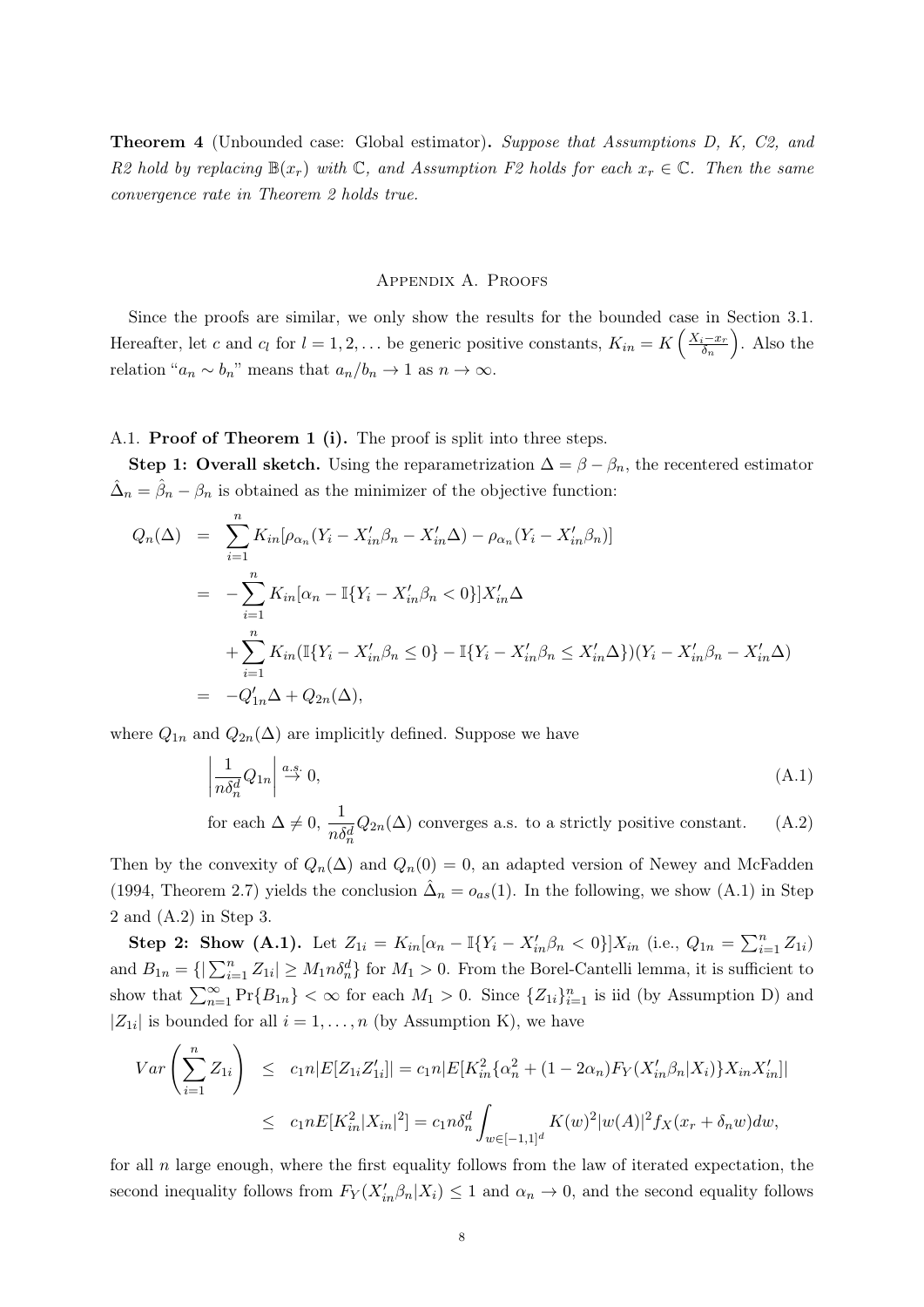from the change of variables  $w = \frac{x - x_r}{\delta}$  $\frac{-x_r}{\delta_n}$ . Similarly, we have

$$
|E[Z_{1i}]| = |E[K_{in}\{\alpha_n - F_Y(X'_{in}\beta_n|X_i)\}X_{in}]|
$$
  
\n
$$
= \delta_n^d \left| \int_{w \in [-1,1]^d} K(w) \left[ \begin{array}{c} F_Y(\theta_{\alpha_n}(x_r + \delta_n w)|x_r + \delta_n w) \\ -F_Y(w(A)'\beta_n|x_r + \delta_n w) \end{array} \right] w(A)f_X(x_r + \delta_n w) dw \right|
$$
  
\n
$$
\leq \delta_n^d \left| \int_{w \in [-1,1]^d} K(w)w(A)f_X(x_r + \delta_n w)dw \right| \sup_{x \in \mathbb{B}(x_r)} |F_Y(\theta_{\alpha_n}(x)|x) - F_Y(x'_n\beta_n|x)|,
$$

for all n large enough. By Assumptions C1 (iii) and F1 (by setting  $\Delta_{\alpha}(x) = (1 - t(x))\{\theta_{\alpha_n}(x)$  $x'_n\beta_n$  for  $t(x) \in [0,1]$ , we obtain  $|E[Z_{1i}]| = o(\delta_n^d)$ . Therefore, from the Bernstein inequality (see, e.g., van der Vaart and Wellner, 1996, pp. 102-103), there exists a positive constant  $c_2$  such that

$$
\begin{array}{rcl} \Pr\{B_{1n}\} & \leq & \Pr\left\{ \left| \sum_{i=1}^{n} (Z_{1i} - E[Z_{1i}]) \right| \geq M_1 n \delta_n^d - n |E[Z_{1i}]| \right\} \\ & \leq & 2 \exp\left( -c_2 \frac{M_1^2 n^2 \delta_n^{2d}}{c_1 n \delta_n^d + M_1 n \delta_n^d} \right) = 2 \exp\left( -c_2 \frac{M_1^2 n \delta_n^d}{c_1 + M_1} \right), \end{array}
$$

for all  $M_1 > 0$  and all n large enough. From  $n\delta_n^d \to \infty$  (by Assumption C1 (iii)), we obtain (A.1).

Step 3: Show (A.2). Pick any  $\Delta \in \mathbb{R}^{s(A)}$ . It is sufficient to show that

$$
\frac{1}{n\delta_n^d} E[Q_{2n}(\Delta)] \to C > 0,
$$
\n(A.3)

$$
\frac{1}{n\delta_n^d} \{ Q_{2n}(\Delta) - E[Q_{2n}(\Delta)] \} \stackrel{a.s.}{\to} 0. \tag{A.4}
$$

First, (A.3) is obtained as follows:

$$
\frac{1}{n\delta_n^d} E[Q_{2n}(\Delta)] = \frac{1}{\delta_n^d} E[K_{in}(\mathbb{I}\{Y_i - X'_{in}\beta_n \le 0\} - \mathbb{I}\{Y_i - X'_{in}\beta_n \le X'_{in}\Delta\})(Y_i - X'_{in}\beta_n - X'_{in}\Delta)]
$$
\n
$$
= \frac{1}{\delta_n^d} \int_{x \in \mathbb{C}_n} K\left(\frac{x - x_r}{\delta_n}\right) \left\{ \int_0^{x'_n \Delta} F_Y(x'_n\beta_n + s|x) - F_Y(x'_n\beta_n|x)ds \right\} dx
$$
\n
$$
= \frac{1}{\delta_n^d} \int_{x \in \mathbb{C}_n, x'_n \Delta > 0} K\left(\frac{x - x_r}{\delta_n}\right) \left\{ \int_0^{x'_n \Delta} F_Y(x'_n\beta_n + s|x)ds \right\} dx
$$
\n
$$
- \frac{1}{\delta_n^d} \int_{x \in \mathbb{C}_n, x'_n \Delta > 0} K\left(\frac{x - x_r}{\delta_n}\right) \left\{ \int_0^{x'_n \Delta} F_Y(x'_n\beta_n|x)ds \right\} dx
$$
\n
$$
+ \frac{1}{\delta_n^d} \int_{x \in \mathbb{C}_n, x'_n \Delta \le 0} K\left(\frac{x - x_r}{\delta_n}\right) \left\{ \int_0^{x'_n \Delta} F_Y(x'_n\beta_n + s|x) - F_Y(x'_n\beta_n|x)ds \right\} dx
$$
\n
$$
= Q_{2n}^2 - Q_{2n}^b + Q_{2n}^c,
$$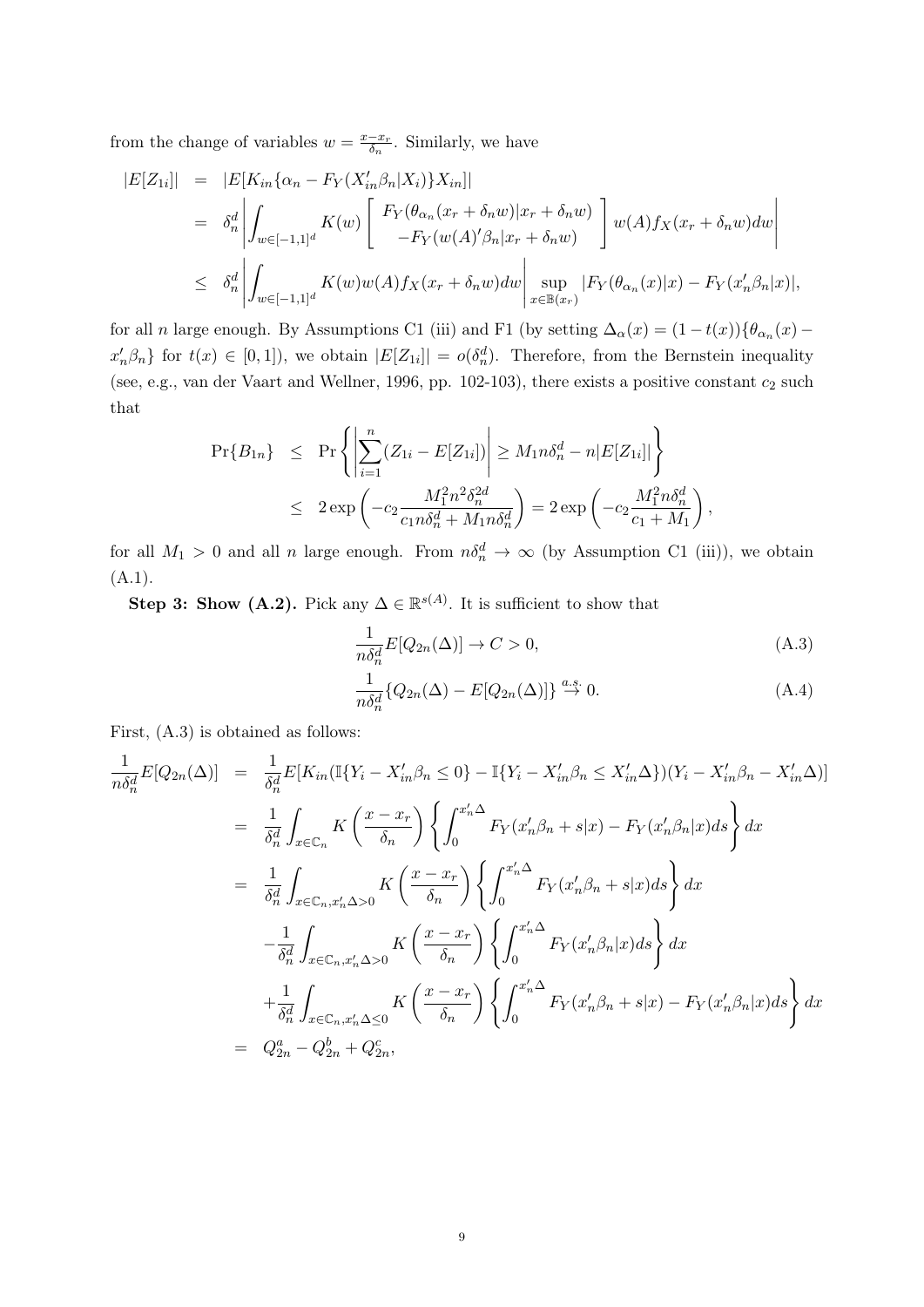where the second equality follows from Knight's equality. For  $Q_{2n}^b$ , it holds

$$
|Q_{2n}^{b}| = \frac{1}{\delta_n^d} \int_{x \in \mathbb{C}_n, x_n' \Delta > 0} K\left(\frac{x - x_r}{\delta_n}\right) x_n' \Delta F_Y(x_n' \beta_n | x) dx
$$
  
\$\leq\$ 
$$
\left( \int_{w \in [-1,1]^d} K(w) |w(A)' \Delta | dw \right) \sup_{x \in \mathbb{B}(x_r)} F_Y(x_n' \beta_n | x) \to 0,
$$

where the convergence follows from Assumptions C1 (i) and (iii). Similarly,  $Q_{2n}^c$  satisfies

$$
|Q_{2n}^c| \le \frac{1}{\delta_n^d} \int_{x \in \mathbb{C}_n, x_n' \Delta \le 0} K\left(\frac{x - x_r}{\delta_n}\right) \left\{ \int_0^{x_n' \Delta} F_Y(x_n' \beta_n | x) ds \right\} dx \to 0.
$$

Therefore it is sufficient for (A.3) to show that  $Q_{2n}^a \to C > 0$ . Observe that

$$
Q_{2n}^{a} = \frac{1}{\delta_n^d} \int_{x \in \mathbb{C}_n, x'_n \Delta > 0} K\left(\frac{x - x_r}{\delta_n}\right) \left\{ \int_0^{x'_n \Delta} F_Y(x'_n \beta_n + s | x) ds \right\} dx
$$
  
\n
$$
= \int_{w \in [-1,1]^d, w(A)' \Delta > 0} K(w) \left\{ \int_0^{\frac{w(A)' \Delta}{2}} F_Y(w(A)' \beta_n + s | x_r + \delta_n w) ds \right\} dw
$$
  
\n
$$
+ \int_{w \in [-1,1]^d, w(A)' \Delta > 0} K(w) \left\{ \int_{w(A)' \Delta/2}^{w(A)' \Delta} F_Y(w(A)' \beta_n + s | x_r + \delta_n w) ds \right\} dw
$$
  
\n
$$
\geq \int_{w \in [-1,1]^d, w(A)' \Delta > 0} K(w) \left\{ \int_{w(A)' \Delta/2}^{w(A)' \Delta} F_Y(w(A)' \beta_n + s | x_r + \delta_n w) ds \right\} dw
$$
  
\n
$$
\geq \int_{w \in [-1,1]^d, w(A)' \Delta > 0} K(w) \left\{ \int_{w(A)' \Delta/2}^{w(A)' \Delta} F_Y(\theta_{\alpha_n}(x_r + \delta_n w) + s/2 | x_r + \delta_n w) ds \right\} dw
$$
  
\n
$$
\geq c_3 \int_{w \in [-1,1]^d, w(A)' \Delta > 0} K(w) \frac{w(A)'\Delta}{2} dw > 0,
$$

for all  $n$  large enough, where the second equality follows from the change of variables, the second inequality follows from Assumption C1 (iii), the third inequality follows from Assumption C1 (i), and the last inequality follows from Assumption K.

We now derive (A.4). Let  $Z_{2i} = K_{in}[\mathbb{I}\{Y_i - X'_{in}\beta_n \leq 0\} - \mathbb{I}\{Y_i - X'_{in}\beta_n \leq X'_{in}\Delta\}](Y_i - X'_{in}\beta_n X'_{in}\Delta$  (i.e.,  $Q_{2n}(\Delta) = \sum_{i=1}^{n} Z_{2i}$ ) and  $B_{2n} = \{|\sum_{i=1}^{n} (Z_{2i} - E[Z_{2i}])| \ge M_{2}n\delta_{n}^{d}\}\)$  for  $M_{2} > 0$ . It is sufficient to show that  $\sum_{n=1}^{\infty} Pr\{B_{2n}\} < \infty$  for any  $M_2 > 0$  by the Borel-Cantelli lemma. Since the component  $[\mathbb{I}\{Y_i - X'_{in}\beta_n \leq 0\} - \mathbb{I}\{Y_i - X'_{in}\beta_n \leq X'_{in}\Delta\}](Y_i - X'_{in}\beta_n - X'_{in}\Delta)$  is bounded,

$$
E[Z_{2i}^2] \le c_4 E[K_{in}^2] = c_4 \delta_n^d \int_{w \in [-1,1]^d} K(w)^2 f_X(x_r + \delta_n w) dw.
$$

Therefore, from the Bernstein inequality, there exists a positive constant  $c_5$  such that

$$
\Pr\{B_{2n}\} \leq 2 \exp\left(-c_5 \frac{M_2^2 n^2 \delta_n^{2d}}{c_4 n \delta_n^d + M_2 n \delta_n^d}\right) = 2 \exp\left(-c_5 \frac{M_1^2 n \delta_n^d}{c_4 + M_1}\right),
$$

for all  $M_2 > 0$  and all n large enough. From Assumption C1 (iii), we obtain (A.4).

A.2. **Proof of Theorem 1 (ii).** The proof is split into three steps. Let  $a_n = \sqrt{\frac{n \delta_n^d \phi_n^2}{\alpha_n \log \log n}}$ .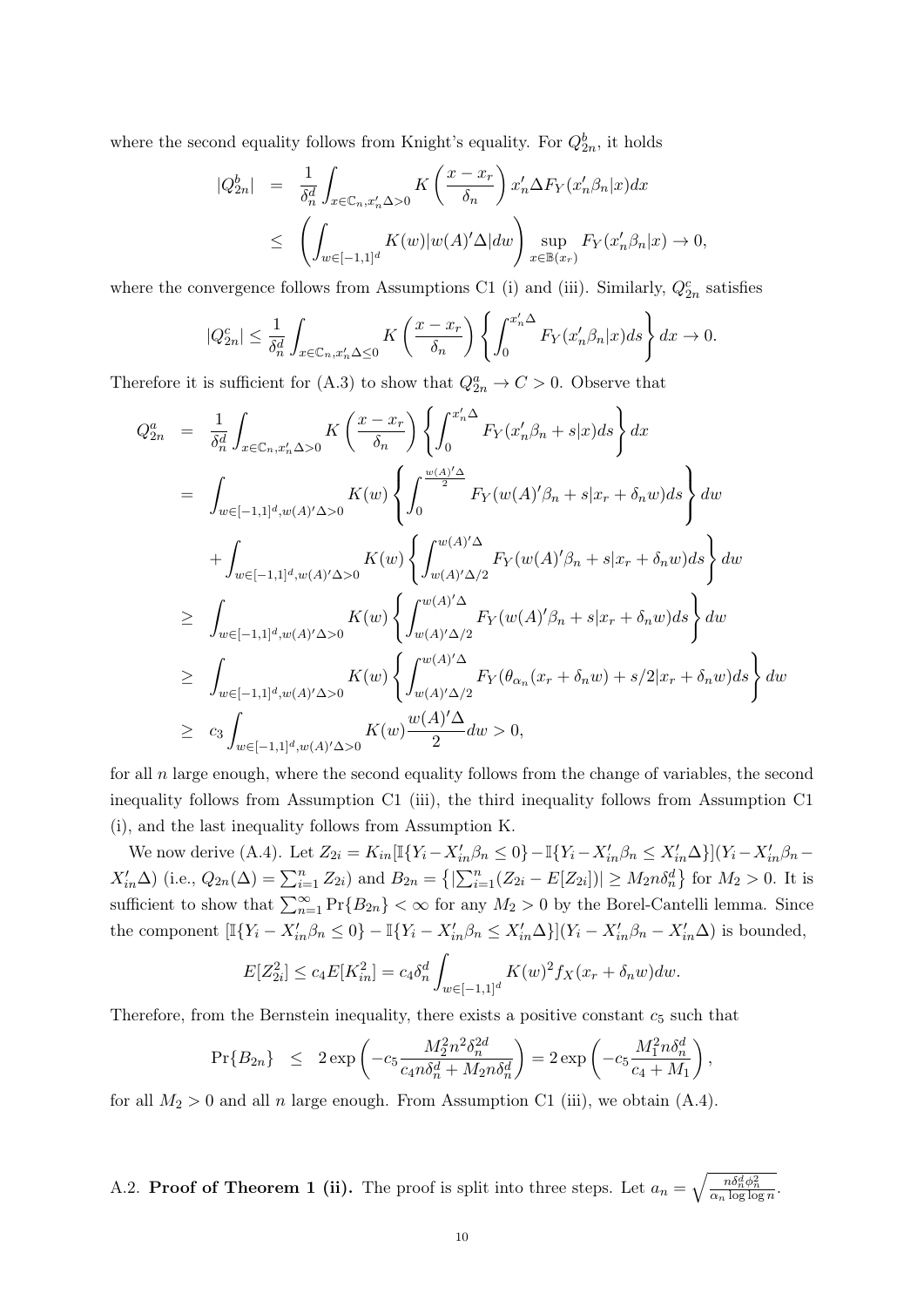Step 1: Overall sketch. Using the reparametrization  $\Delta = a_n(\beta - \beta_n)$ , the normalized estimator  $\tilde{\Delta}_n = a_n(\hat{\beta}_n - \beta_n)$  is obtained as the minimizer of the objective function:

$$
Q_n(\Delta) = \sum_{i=1}^n K\left(\frac{X_i - x_r}{\delta_n}\right) [\rho_\alpha (Y_i - X_{in}'\beta_n - a_n^{-1}X_{in}'\Delta) - \rho_\alpha (Y_i - X_{in}'\beta_n)]
$$
  

$$
= -a_n^{-1} \sum_{i=1}^n K_{in} [\alpha_n - \mathbb{I}\{Y_i - X_{in}'\beta_n < 0\}] X_{in}'\Delta
$$
  

$$
+ \sum_{i=1}^n K_{in} \int_0^{a_n^{-1}X_{in}'\Delta} (\mathbb{I}\{Y_i - X_{in}'\beta_n \le s\} - \mathbb{I}\{Y_i - X_{in}'\beta_n \le 0\}) ds
$$
  

$$
= -a_n^{-1} Q'_{1n}\Delta + \tilde{Q}_{2n}(\Delta),
$$

where  $Q_{1n}$  and  $\tilde{Q}_{2n}(\Delta)$  are implicitly defined, and the second inequality follows from Knight's equality. Since  $\tilde{\Delta}_n$  minimizes  $Q_n(\Delta)$  with respect to  $\Delta$  and  $Q_n(0) = 0$ , we have

$$
0 \geq \frac{a_n}{\sqrt{n \delta_n^d \alpha_n \log \log n}} \frac{Q_n(\tilde{\Delta}_n) - Q_n(0)}{(1 + |\tilde{\Delta}_n|)^2}
$$
  
= 
$$
-\frac{Q'_{1n}}{\sqrt{n \delta_n^d \alpha_n \log \log n}} \frac{\tilde{\Delta}_n}{(1 + |\tilde{\Delta}_n|)^2} + \frac{\phi_n}{\alpha_n \log \log n} \frac{\tilde{Q}_{2n}(\tilde{\Delta}_n)}{(1 + |\tilde{\Delta}_n|)^2},
$$
(A.5)

for all  $n$  large enough. In Steps 2 and 3 below, we show that

$$
\frac{|Q_{1n}|}{\sqrt{n\delta_n^d \alpha_n \log \log n}} = O_{as}(1),\tag{A.6}
$$

$$
\sup_{\Delta \in B_n(M)} \left| \frac{\phi_n}{\alpha_n \log \log n} \frac{\tilde{Q}_{2n}(\Delta)}{(1+|\Delta|)^2} - \frac{1}{2} \frac{\Delta'}{1+|\Delta|} Q \frac{\Delta}{1+|\Delta|} \right| \stackrel{a.s.}{\to} 0 \quad \text{for each } M, \epsilon > 0,
$$
 (A.7)

respectively, where  $B_n(M) = {\{\Delta \in \mathbb{R}^{s(A)} : M \leq |\Delta| \leq a_n\}}$ . Now suppose the conclusion of Theorem 1 (ii) does not hold, i.e.,  $|\tilde{\Delta}_n| \to \infty$  as  $n \to \infty$ . Then we must have  $\frac{|\tilde{\Delta}_n|}{(1+|\tilde{\Delta}_n|)^2} \to 0$ , and the right hand side of  $(A.5)$  must converge a.s. to a positive constant from  $(A.6)$ ,  $(A.7)$  with  $\tilde{\Delta}_n = o_{as}(a_n)$  (by Theorem 1 (i)), and the positive definiteness of Q. This is a contradiction. In the following, we show (A.6) in Step 2 and (A.7) in Step 3.

Step 2: Show (A.6). For this step, we apply a general law of iterated logarithm by Arcones (1997, Theorem 3.3). Let  $X_{in}(t) = \{(X_i - x_r)^u/(\delta_n t)^{|u|}\}_{u \in A}$  and

$$
g(X_i, \delta_n t) = K\left(\frac{X_i - x_r}{\delta_n t}\right) [\alpha(\delta_n t) - \mathbb{I}\{Y_i - X_{in}(t)'\beta_n < 0\}]X_{in}(t),
$$

where  $\alpha : [0,1] \to (0,1]$  is a monotone function satisfying  $\alpha(\delta_n) = \alpha_n$ . In our setup, Conditions (i), (vi), and (viii) of Arcones (1997, Theorem 3.3) are trivially satisfied. Assumptions C1 and R1 guarantee Conditions (ii) and (iii) of Arcones (1997, Theorem 3.3). Also, Conditions (iv) and (v) of Arcones (1997, Theorem 3.3) are implied by the Markov inequality, boundedness of  $g(X_i, \delta_n t)$ , and Assumptions C1 and R1.

To check Condition (vii) of Arcones (1997, Theorem 3.3), it is sufficient to check that conditions of Arcones (1997, Theorem 2.6) hold in our setup. Since  $\{q(\cdot,t): t \in (0,1]\}$  is a VC subgraph class, Condition (i) of Arcones (1997, Theorem 2.6) is satisfied. Assumptions C1 and R1 guarantee Condition (ii) of Arcones (1997, Theorem 2.6). Since  $g(X_i, \delta_n t)$  is bounded, Assumptions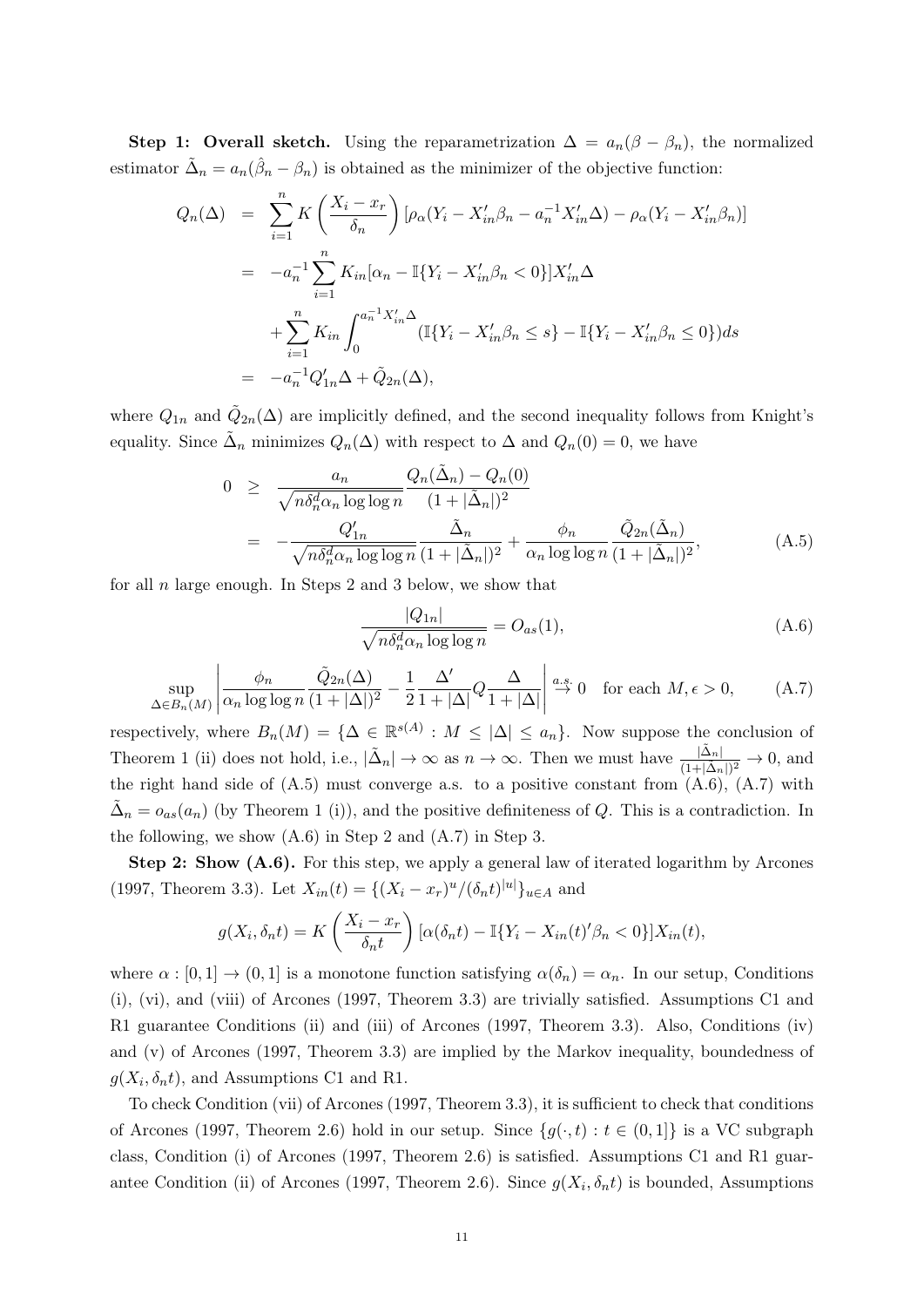C1 and R1 imply Condition (iii) of Arcones (1997, Theorem 2.6). Also note that

$$
E[|g(X_i, \delta_n)|^2]
$$
  
\n
$$
\leq \int_{x \in \mathbb{C}_n} K\left(\frac{x - x_r}{\delta_n}\right)^2 {\{\alpha_n^2 + (1 - 2\alpha_n)F_Y(x'_n\beta_n|x)\}|x_n|^2 f_X(x) dx}
$$
  
\n
$$
\leq \delta_n^d \int_{w \in [-1,1]^d} K(w)^2 F_Y(w(A)' \beta_n |x_r + \delta_n w)|w(A)|^2 f_X(x_r + \delta_n w) dw
$$
  
\n
$$
+ \delta_n^d \alpha_n^2 \int_{w \in [-1,1]^d} K(w)^2 |w(A)|^2 f_X(x_r + \delta_n w) dw,
$$

where the first inequality follows from the law of iterated expectation and the second inequality follows from the change of variables and  $(1 - 2\alpha_n) \leq 1$ . The first term satisfies

$$
\delta_n^d \int_{w \in [-1,1]^d} K(w)^2 F_Y(w(A)'\beta_n | x_r + \delta_n w) |w(A)|^2 f_X(x_r + \delta_n w) dw
$$
  
\n
$$
\leq \delta_n^d \alpha_n \int_{w \in [-1,1]^d} K(w)^2 \left| \frac{F_Y(w(A)'\beta_n | x_r + \delta_n w)}{\alpha_n} - 1 \right| |w(A)|^2 f_X(x_r + \delta_n w) dw
$$
  
\n
$$
+ \delta_n^d \alpha_n \int_{w \in [-1,1]^d} K(w)^2 |w(A)|^2 f_X(x_r + \delta_n w) dw
$$
  
\n
$$
\leq c \delta_n^d \alpha_n \int_{w \in [-1,1]^d} K(w)^2 |w(A)|^2 f_X(x_r + \delta_n w) dw,
$$

for all  $n$  large enough, where the last inequality follows from

$$
\sup_{w \in [-1,1]^d} \left| \frac{F_Y(w(A)'\beta_n | x_r + \delta_n w)}{\alpha_n} - 1 \right|
$$
\n
$$
\leq \sup_{w \in [-1,1]^d} \left| \frac{f_Y(\theta_{\alpha_n}(x_r + \delta_n w) + R_n(x_r + \delta_n w) | x_r + \delta_n w)}{\phi_n} \right| \frac{\phi_n}{\alpha_n} \sup_{x \in \mathbb{C}_n} |x'_n \beta_n - \theta_{\alpha_n}(x)| \to 0,
$$

where  $R_n(x) \in (0, x_n'\beta_n - \theta_{\alpha_n}(x))$  and the convergence follows from Assumptions C1 (iii), F1, and R1. Combining these results,

$$
E[|g(X_i, \delta_n)|^2] \le c\delta_n^d \alpha_n \int_{w \in [-1,1]^d} K(w)^2 |w(A)|^2 f_X(x_r + \delta_n w) dw. \tag{A.8}
$$

Thus, Condition (iv) of Arcones (1997, Theorem 2.6) is satisfied. A similar argument guarantees Condition (v) of Arcones (1997, Theorem 2.6). From (A.8) and the Cauchy-Schwarz inequality, we have  $\sup_{s,t\in(0,1]} E[|g(X_i,\delta_nt)-g(X_i,\delta_ns)|^2] \leq c_6\delta_n^d\alpha_n$  and Condition (vi) of Arcones (1997, Theorem 2.6) is satisfied. Boundedness of  $g(X_i, \delta_n t)$  implies Condition (vii) of Arcones (1997, Theorem 2.6). Therefore, Arcones (1997, Theorem 3.3) yields the law of iterated logarithm:

$$
\frac{1}{\sqrt{n\delta_n^d \alpha_n \log \log n}} |Q_{1n} - E[Q_{1n}]| = O_{as}(1).
$$

Step 3: Show  $(A.7)$ . It is sufficient to show that

$$
\frac{\phi_n}{\alpha_n \log \log n} \frac{E[\tilde{Q}_{2n}(\Delta)]}{(1+|\Delta|)^2} \to \frac{1}{2} \frac{\Delta'}{1+|\Delta|} Q \frac{\Delta}{1+|\Delta|},\tag{A.9}
$$

$$
\frac{\phi_n}{\alpha_n \log \log n} \frac{|\tilde{Q}_{2n}(\Delta) - E[\tilde{Q}_{2n}(\Delta)]|}{(1 + |\Delta|)^2} \stackrel{a.s.}{\to} 0.
$$
\n(A.10)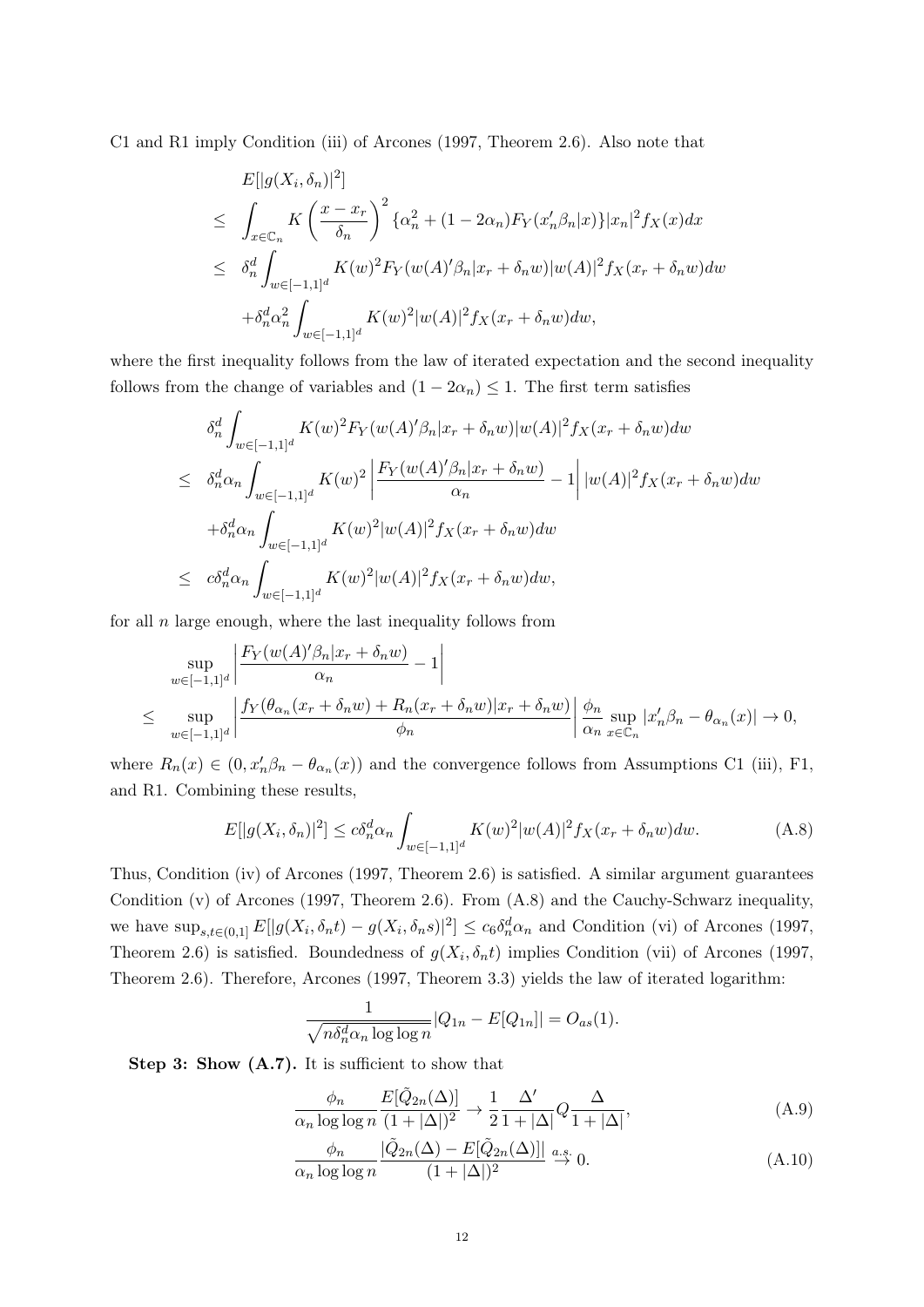First, (A.9) is obtained as follows:

$$
\frac{\phi_n}{\alpha_n \log \log n} \frac{E[\tilde{Q}_{2n}(\Delta)]}{(1+|\Delta|)^2} \n= \frac{1}{(1+|\Delta|)^2} \frac{1}{\delta_n^d} \int_{x \in \mathbb{C}_n} K\left(\frac{x-x_r}{\delta_n}\right) \left\{ \int_0^{x'_n \Delta} s'\left(\frac{F_Y(x'_n \beta_n + a_n^{-1} s'|x) - F_Y(x'_n \beta_n | x)}{\phi_n a_n^{-1} s'}\right) ds' \right\} f_X(x) dx \n\sim \frac{1}{2} \frac{\Delta'}{1+|\Delta|} \left[ \int_{w \in [-1,1]^d} K(w)w(A)w(A)' f_X(x_r + \delta_n w) dw \right] \frac{\Delta}{1+|\Delta|} \to \frac{1}{2} \frac{\Delta'}{1+|\Delta|} Q \frac{\Delta}{1+|\Delta|},
$$

uniformly on  $\Delta \in B_n(M)$ , where the equality follows from the law of iterated expectation and the change of variables  $s' = a_n s$ . The tilde relation follows from (by an expansion around  $s = 0$ and Assumptions F1 and R1)

$$
\sup_{x \in \mathbb{C}_n} \sup_{s \in (0, x'_n \Delta)} \left| \frac{F_Y(x'_n \beta_n + a_n^{-1} s | x) - F_Y(x'_n \beta_n | x)}{\phi_n a_n^{-1} s} - 1 \right|
$$
  

$$
\leq \sup_{x \in \mathbb{C}_n} \sup_{s \in (0, x'_n \Delta)} \left| \frac{f_Y(x'_n \beta_n + a_n^{-1} s | x)}{\phi_n} - 1 \right| \to 0.
$$

 $\bigg\}$  $\bigg]$  $\frac{1}{2}$  $\overline{\phantom{a}}$ 

Now we show (A.10). Define  $Z_{3i} = \frac{1}{(1+i)}$  $\frac{1}{(1+|\Delta|)^2} K_{in} \int_0^{X'_{in}\Delta} [\mathbb{I}\{Y_i - X'_{in}\beta_n \leq a_n^{-1}s'\} - \mathbb{I}\{Y_i - X'_{in}\beta_n \leq a_n^{-1}s'\}]$  $0\}$ ds, and note that

$$
E[Z_{3i}^2] \le c_7 E \left[ K_{in}^2 [\mathbb{I}\{Y_i - X_{in}'\beta_n \le a_n^{-1}X_{in}'\Delta\} - \mathbb{I}\{Y_i - X_{in}'\beta_n \le 0\}]^2 \frac{(X_{in}'\Delta)^2}{(1+|\Delta|)^4} \right]
$$
  
\n
$$
\le c_8 E[K_{in}^2 |\mathbb{I}\{Y_i - X_{in}'\beta_n \le a_n^{-1}X_{in}'\Delta\} - \mathbb{I}\{Y_i - X_{in}'\beta_n \le 0\}]
$$
  
\n
$$
\le c_8 \phi_n a_n^{-1} \int_{x \in \mathbb{C}_n} K \left( \frac{x - x_r}{\delta_n} \right)^2 |x_n'\Delta| \left| \frac{F_Y(x_n'\beta_n + a_n^{-1}x_n'\Delta|x) - F_Y(x_n'\beta_n|x)}{\phi_n a_n^{-1}x_n'\Delta} \right| f_X(x) dx
$$
  
\n
$$
\sim c_8 \sqrt{\frac{\delta_n^d \alpha_n \log \log n}{n}} \int_{w \in [-1,1]^d} K(w)^2 |w(A)'\Delta| f_X(x_r + \delta_n w) dw,
$$
 (A.11)

uniformly on  $\Delta \in B_n(M)$ , where the first inequality follows from evaluating the integration, the second inequality follows from the boundedness of  $\sup_{\Delta \in B_n(M)} \frac{(X'_{in}\Delta)^2}{(1+|\Delta|)^4}$  and the property of the indicator function, and the third inequality follows from the law of iterated expectation. The tilde relation follows from (by an expansion around  $\Delta = 0$  and Assumptions F1 and R1)

$$
\sup_{x \in \mathbb{C}_n} \left| \frac{F_Y(x'_n \beta_n + a_n^{-1} x'_n \Delta | x) - F_Y(x'_n \beta_n | x)}{\phi_n a_n^{-1} x'_n \Delta} - 1 \right|
$$
  

$$
\leq \sup_{x \in \mathbb{C}_n} \left| \frac{f_Y(x'_n \beta_n + a_n^{-1} x'_n \tilde{\Delta} | x)}{\phi_n} - 1 \right| \to 0,
$$

where  $\tilde{\Delta} \in (0, \Delta)$ . Note that the change of variables  $s' = a_n s$  implies

$$
\frac{\phi_n}{\alpha_n \log \log n} \frac{\tilde{Q}_{2n}(\Delta)}{(1+|\Delta|)^2} = \frac{1}{\sqrt{n \delta_n^d \alpha_n \log \log n}} \sum_{i=1}^n Z_{3i}.
$$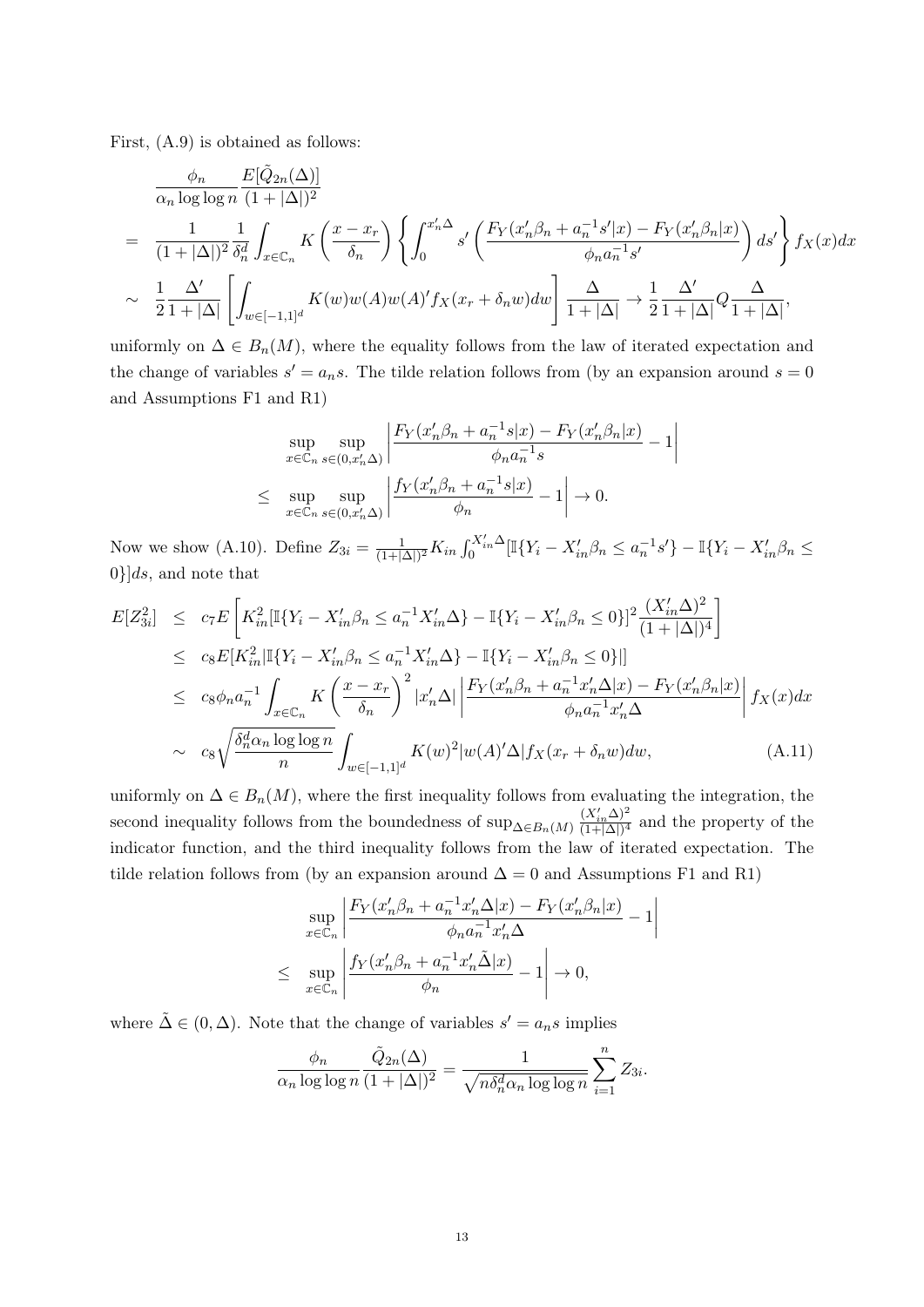Thus, the Bernstein inequality implies that there exists a positive constant  $c_9$  such that

$$
\Pr\left\{\frac{\phi_n}{\alpha_n \log \log n} \frac{|\tilde{Q}_{2n}(\Delta) - E[\tilde{Q}_{2n}(\Delta)]|}{(1 + |\Delta|)^2} \ge M_3\right\}
$$
\n
$$
= \Pr\left\{\left|\sum_{i=1}^n (Z_{3i} - E[Z_{3i}])\right| \ge M_3 \sqrt{n \delta_n^d \alpha_n \log \log n}\right\} \le \exp\left(-c_9 \frac{n \delta_n^d \alpha_n \log \log n}{n E[Z_{3i}^2] + \sqrt{n \delta_n^d \alpha_n \log \log n}}\right),
$$

for all  $\Delta \in B_n(M)$  and  $M_3 > 0$  and all n large enough. Therefore, from  $(A.11)$  and  $n\delta_n^d\alpha_n \log \log n =$  $O(1)$  (by Assumption R1), the Borel-Cantelli lemma implies  $(A.7)$ .

A.3. Proof of Theorem 1 (iii). It is sufficient to derive the asymptotic distribution of the normalized estimator  $\bar{\Delta}_n = b_n(\hat{\beta}_n - \beta_n)$  with  $b_n = \sqrt{\frac{n \delta_n^d \phi_n^2}{\alpha_n}}$ . Note that  $\bar{\Delta}_n$  minimizes the following objective function with respect to  $\Delta$ :

$$
Q_n(\Delta) = \sum_{i=1}^n K\left(\frac{X_i - x_r}{\delta_n}\right) \left[\rho_\alpha (Y_i - X'_{in} \beta_n - b_n^{-1} X'_{in} \Delta) - \rho_\alpha (Y_i - X'_{in} \beta_n)\right]
$$
  

$$
= -b_n^{-1} \sum_{i=1}^n K_{in} [\alpha_n - \mathbb{I}\{Y_i - X'_{in} \beta_n < 0\}] X'_{in} \Delta
$$
  

$$
+ \sum_{i=1}^n K_{in} \int_0^{b_n^{-1} X'_{in} \Delta} \left(\mathbb{I}\{Y_i - X'_{in} \beta_n \le s\} - \mathbb{I}\{Y_i - X'_{in} \beta_n \le 0\}\right) ds
$$
  

$$
= -b_n^{-1} Q'_{1n} \Delta + \bar{Q}_{2n}(\Delta),
$$

where  $Q_{1n}$  and  $\overline{Q}_{2n}(\Delta)$  are implicitly defined, and the second inequality follows from Knight's equality. We first consider  $Q_{1n}$ . A similar argument to  $(A.8)$  yields

$$
\frac{|E[Q_{1n}]|}{\sqrt{n\delta_n^d\alpha_n}} \sim \sqrt{\frac{n\delta_n^d\phi_n^2}{\alpha_n}} \sup_{x \in \mathbb{C}_n} |\theta_{\alpha_n}(x) - x_n'\beta_n| \int_{w \in [-1,1]^d} K(w)|w(A)| f_X(x_r + \delta_n w) dw \to 0, \tag{A.12}
$$

where the convergence follows from the additional assumption for this part. Thus, we have

$$
Var\left(\frac{1}{\sqrt{n\delta_n^d\alpha_n}}Q_{1n}\right) = \frac{1}{n\delta_n^d\alpha_n}E[Q_{1n}Q'_{1n}] + o(1)
$$
  
= 
$$
\int_{w\in[-1,1]^d} K(w)^2w(A)w(A)'f_X(x_r + \delta_n w)dw
$$
  
+ 
$$
\frac{\phi_n}{\alpha_n}\sup_{x\in\mathbb{C}_n}|x'_n\beta_n - \theta_{\alpha_n}(x)|\int_{w\in[-1,1]^d} K(w)^2w(A)w(A)'f_X(x_r + \delta_n w)dw + o(1)
$$
  

$$
\rightarrow Q_1,
$$

where the first equality follows from  $(A.12)$ , the second equality follows from similar arguments in (A.12) and the change of variables, and the convergence follows from Assumption R1. Thus, the Lindeberg-Feller central limit theorem implies

$$
-\frac{1}{\sqrt{n\delta_n^d\alpha_n}}Q_{1n} \stackrel{d}{\rightarrow} Q_{1\infty} \sim N(0, Q_1).
$$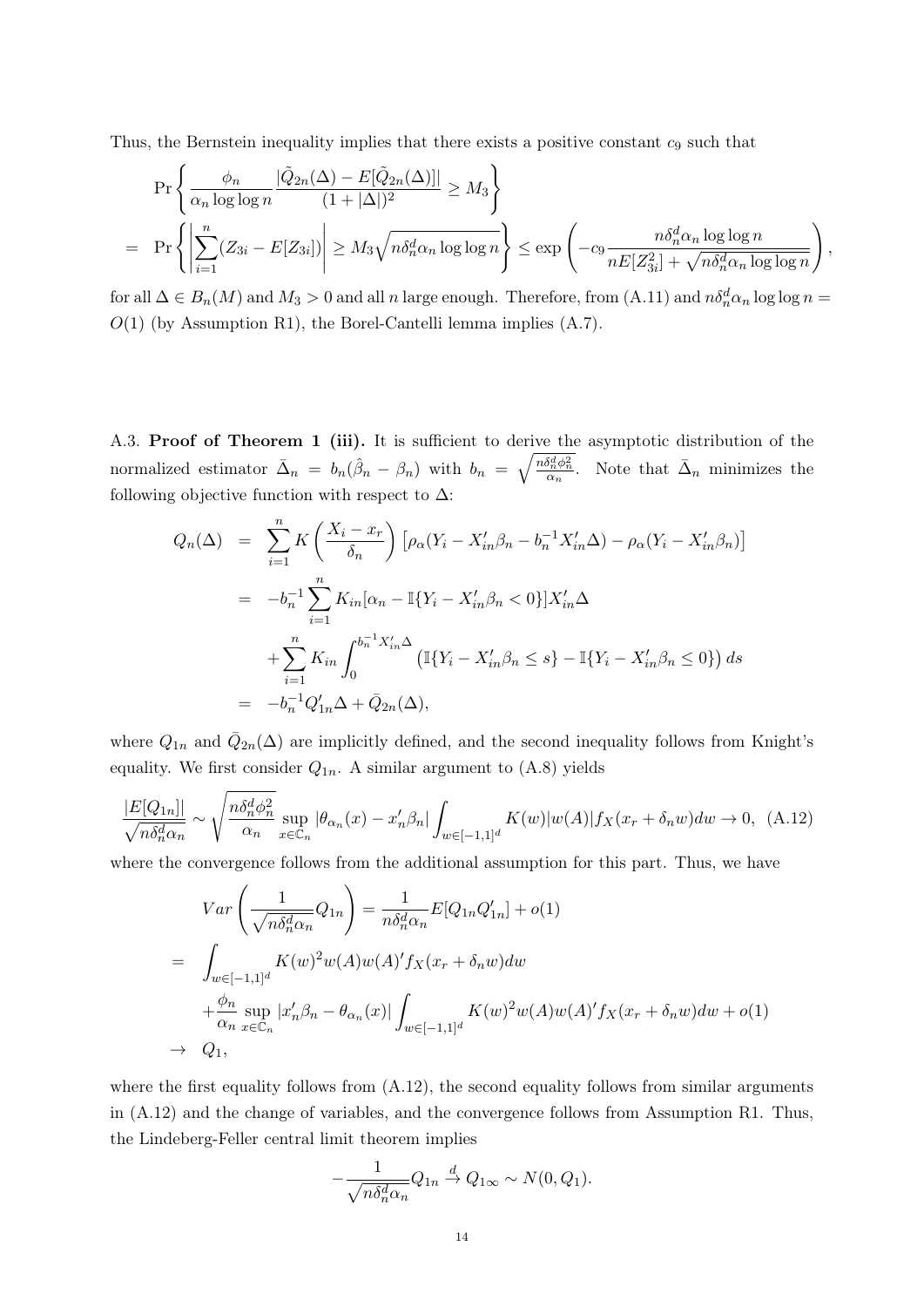We now consider  $\overline{Q}_{2n}(\Delta)$ . By a similar argument to show  $(A.9)$ , we obtain

$$
\frac{b_n}{\sqrt{n\delta_n^d\alpha_n}}\bar{Q}_{2n}(\Delta) \stackrel{p}{\to} \frac{1}{2}\Delta' Q \Delta,
$$

for each  $\Delta \in \mathbb{R}^{s(A)}$ . Therefore, the weak marginal limit of  $\frac{b_n}{\sqrt{s_n}}$  $\frac{b_n}{n\delta_n^d\alpha_n}Q_n(\Delta)$  is  $Q_\infty(\Delta) = Q'_{1\infty}\Delta +$  $\frac{1}{2}\Delta' Q\Delta$  for each  $\Delta \in \mathbb{R}^{s(A)}$ . Since Q is positive-definite (by Assumption K), the marginal limit  $Q_{\infty}(\Delta)$  is uniquely minimized at  $\Delta_{\infty} = Q^{-1}Q_{1\infty} \sim N(0, Q^{-1}Q_1Q^{-1})$ . Therefore, the convexity lemma of Knight (1999) yields the conclusion.

A.4. Proof of Theorem 2. Let  $\tilde{x}_{n,r} = \{(x - x_{n,r})^u/\delta_n^{|u|}\}_{u \in A}, \ \tilde{X}_{in,r} = \{(X_i - x_{n,r})^u/\delta_n^{|u|}\}_{u \in A},$ and  $K_{in,r} = K\left(\frac{X_i - x_{n,r}}{\delta_n}\right)$  $\left(\frac{-x_{n,r}}{\delta_n}\right)$ . Taylor expansions of  $D^u\theta_{\alpha_n}(x)$  around  $\{x_{n,r}\}_{r=1}^{J_n^d}$  and Assumption R1 imply

$$
\sup_{x\in\mathbb{C}}\left|\widetilde{D^u\theta}_{\alpha_n}(x)-D^u\theta_{\alpha_n}(x)\right|\leq \max_{1\leq r\leq J_n^d}\sup_{x\in\mathbb{C}_{n,r}}|D^u\{\tilde{x}_{n,r}(\hat{\beta}_{n,r}-\beta_{n,r})\}|+O\left(\sqrt{\frac{\alpha_n\log n}{n\delta_n^d\phi_n^2}}\right).
$$

Let  $\dot{\Delta}_{n,r} = d_n(\hat{\beta}_{n,r} - \beta_{n,r})$  with  $d_n = \sqrt{\frac{n \delta_n^d \phi_n^2}{\alpha_n \log n}}$  for  $r = 1, \ldots, J_n^d$ . From the boundedness of  $\max_{1 \leq r \leq J_n^d} \sup_{x \in \mathbb{C}_{n,r}} |\tilde{x}_{n,r}|$ , it is sufficient to show that  $\max_{1 \leq r \leq J_n^d} |\dot{\Delta}_{n,r}| = O_{as}(1)$ .

Note that  $\dot{\Delta}_{n,r}$  minimizes the following objective function with respect to  $\Delta$ :

$$
Q_{n,r}(\Delta) = \sum_{i=1}^{n} K\left(\frac{X_i - x_{n,r}}{\delta_n}\right) \left[ \rho_\alpha (Y_i - \tilde{X}'_{in,r}\beta_{n,r} - d_n^{-1}\tilde{X}'_{in,r}\Delta) - \rho_\alpha (Y_i - \tilde{X}'_{in,r}\beta_{n,r}) \right]
$$
  
\n
$$
= -d_n^{-1} \sum_{i=1}^{n} K_{in,r} [\alpha_n - \mathbb{I}\{Y_i - \tilde{X}'_{in,r}\beta_{n,r} < 0\}] \tilde{X}'_{in,r}\Delta
$$
  
\n
$$
+ \sum_{i=1}^{n} K_{in,r} \int_0^{d_n^{-1}\tilde{X}'_{in,r}\Delta} \left( \mathbb{I}\{Y_i - \tilde{X}'_{in,r}\beta_{n,r} \le s\} - \mathbb{I}\{Y_i - \tilde{X}'_{in,r}\beta_{n,r} \le 0\} \right) ds
$$
  
\n
$$
= -d_n^{-1} Q'_{1n,r}\Delta + \dot{Q}_{2n,r}(\Delta),
$$

where  $Q_{1n}$  and  $\dot{Q}_{2n}(\Delta)$  are implicitly defined, and the second inequality follows from Knight's equality. Observe that there exist positive constants  $c, c_1 > 0$  such that

$$
\Pr\{|\dot{\Delta}_{n,r}| \ge M\} = \Pr\left\{0 \ge \frac{d_n \{Q_{n,r}(\dot{\Delta}_{n,r}) - Q_{n,r}(0)\}}{\sqrt{n \delta_n^d \alpha_n \log n} (1 + |\dot{\Delta}_{n,r}|)^2}, |\dot{\Delta}_{n,r}| \ge M\right\}
$$
  
\n
$$
\le \Pr\left\{\frac{|Q_{1n,r}|}{\sqrt{n \delta_n^d \alpha_n \log n}} \ge \frac{d_n \dot{Q}_{2n,r}(\dot{\Delta}_{n,r})}{\sqrt{n \delta_n^d \alpha_n \log n} (1 + |\dot{\Delta}_{n,r}|)^2} (1 + M)\right\}
$$
  
\n
$$
\le \Pr\left\{|Q_{1n,r}| \ge c \sqrt{n \delta_n^d \alpha_n \log n}\right\} \le \exp(-c_1 \log n), \tag{A.13}
$$

for all  $r = 1, \ldots, J_n^d$ ,  $M > 0$ , and n large enough, where the equality follows from the fact that  $\dot{\Delta}_{n,r}$  minimizes  $Q_{n,r}(\Delta)$ , the first inequality follows the set inclusion relation, the second inequality follows from  $\sup_{\Delta \in B_n(M)}$  $\frac{d_n \dot{Q}_{2n,r}(\Delta)}{\sqrt{n \delta_n^d \alpha_n \log n} (1+|\Delta|)^2} - \frac{1}{2}$ 2  $\frac{\Delta'}{1+|\Delta|}Q\frac{\Delta}{1+|\Delta|}$  $\begin{array}{c} \begin{array}{c} \begin{array}{c} \end{array}\\ \begin{array}{c} \end{array} \end{array} \end{array}$  $\stackrel{a.s.}{\rightarrow} 0$  (by a similar argument to derive (A.7)), and the last inequality follows from the Bernstein inequality with a similar argument to derive  $(A.6)$ . From  $(A.13)$ , there exists an appropriately large positive constant M